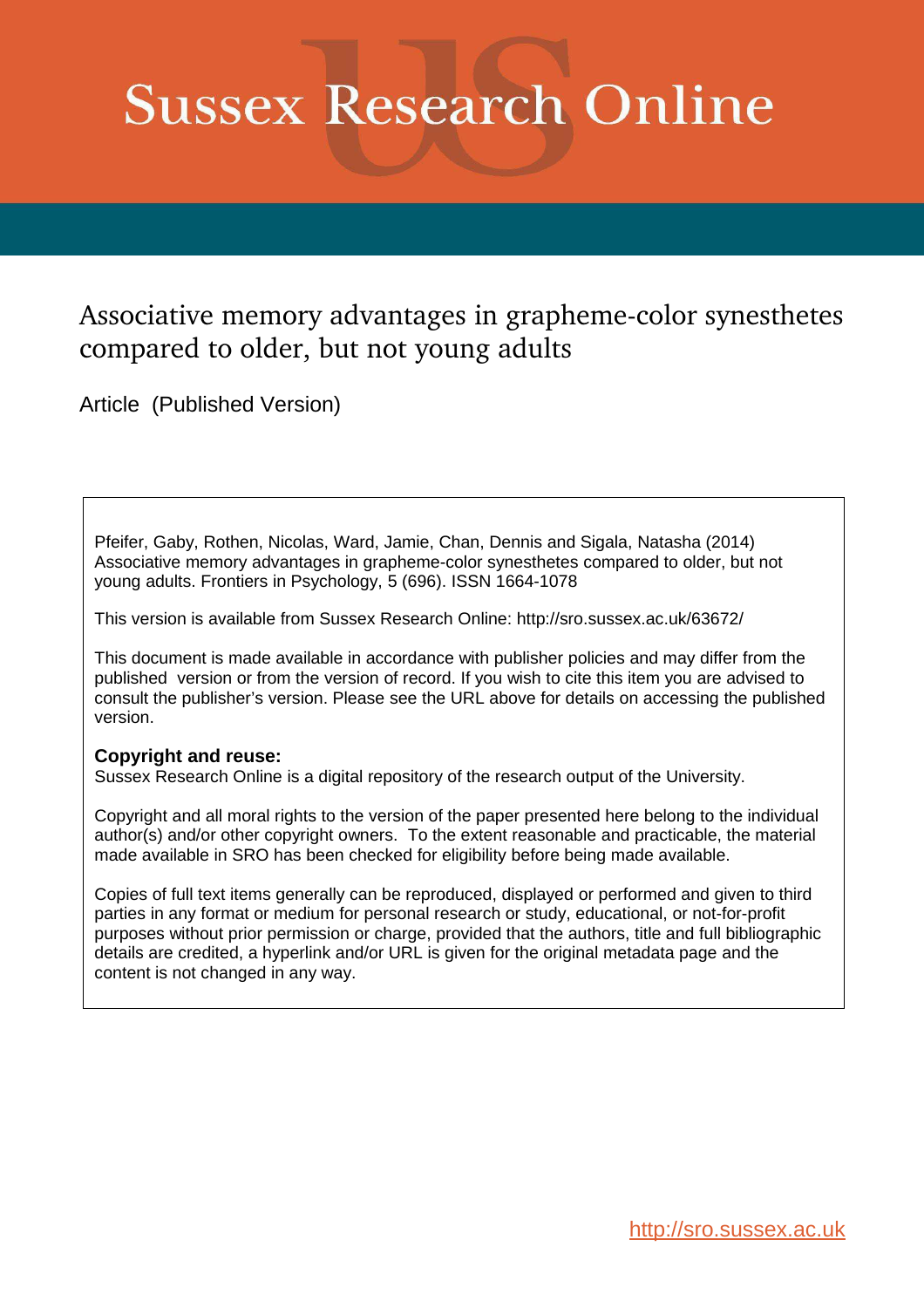

# Associative memory advantage in grapheme-color [synesthetes compared to older, but not young adults](http://www.frontiersin.org/journal/10.3389/fpsyg.2014.00696/abstract)

### **[Gaby Pfeifer](http://community.frontiersin.org/people/u/170527) 1,2, [Nicolas Rothen](http://community.frontiersin.org/people/u/69850)2,3, [Jamie Ward](http://community.frontiersin.org/people/u/58614)2,3, Dennis Chan<sup>4</sup> and [Natasha Sigala](http://community.frontiersin.org/people/u/2054)1,3\***

*<sup>1</sup> Brighton and Sussex Medical School, Brighton, UK*

*<sup>2</sup> School of Psychology, University of Sussex, Brighton, UK*

*<sup>3</sup> Sackler Centre for Consciousness Science, University of Sussex, Brighton, UK*

*<sup>4</sup> Department of Clinical Neurosciences, University of Cambridge, Cambridge, UK*

#### **Edited by:**

*Daniel Lakens, Eindhoven University of Technology, Netherlands*

#### **Reviewed by:**

*Marcus Robert Watson, The University of British Columbia, Canada Gabriel Radvansky, University of Notre Dame, USA*

#### **\*Correspondence:**

*Natasha Sigala, Clinical Imaging Sciences Centre, University of Sussex, Brighton BN1 9RR, UK e-mail: [n.sigala@sussex.ac.uk](mailto:n.sigala@sussex.ac.uk)*

People with grapheme-color synesthesia perceive enriched experiences of colors in response to graphemes (letters, digits). In this study, we examined whether these synesthetes show a generic associative memory advantage for stimuli that do not elicit a synesthetic color. We used a novel between group design (14 young synesthetes, 14 young, and 14 older adults) with a self-paced visual associative learning paradigm and subsequent retrieval (immediate and delayed). Non-synesthesia inducing, achromatic fractal pair-associates were manipulated in visual similarity (high and low) and corresponded to high and low memory load conditions. The main finding was a learning and retrieval advantage of synesthetes relative to older, but not to younger, adults. Furthermore, the significance testing was supported with effect size measures and power calculations. Differences between synesthetes and older adults were found during dissimilar pair (high memory load) learning and retrieval at immediate and delayed stages. Moreover, we found a medium size difference between synesthetes and young adults for similar pair (low memory load) learning. Differences between young and older adults were also observed during associative learning and retrieval, but were of medium effect size coupled with low power. The results show a subtle associative memory advantage in synesthetes for non-synesthesia inducing stimuli, which can be detected against older adults. They also indicate that perceptual mechanisms (enhanced in synesthesia, declining as part of the aging process) can translate into a generic associative memory advantage, and may contribute to associative deficits accompanying healthy aging.

**Keywords: pair-associates, synesthesia, aging, visual perception, signal detection, learning, retrieval**

#### **INTRODUCTION**

Synesthesia is a stable perceptual phenomenon whereby one sensory stimulus (e.g., a visual word or auditory tone) leads to a secondary experience such as colors, tastes, smells, etc. Grapheme-color synesthesia in particular refers to the experience of seeing specific colors in response to particular letters, words, or digits (graphemes), e.g., "five is blue." Recent studies have shown that people with grapheme-color synesthesia (hereafter referred to as synesthesia) have a memory advantage over control subjects matched for age, gender and education, especially for verbal stimuli that el[icit a synesthetic color](#page-11-0) [\(Yaro and Ward](#page-12-0)[,](#page-11-0) [2007;](#page-12-0) Rothen and Meier, [2010;](#page-11-0) [Gross et al.](#page-11-1), [2011](#page-11-1); [Radvansky et al.](#page-11-2), [2011\)](#page-11-2). The most prevalent and generic cognitive model to explain the synesthetes' verbal memory advantage (see [Rothen et al., 2012](#page-11-3) for a review) is the dual-coding theory [\(Paivio](#page-11-4), [1991](#page-11-4)). According to this theory, more efficient and durable memory traces are obtained when words are additionally associated with visual images. Dualcoding effects can be observed in the normal population when using memory strategies such as associating words with locations in space [Method of Loci [\(Verhaeghen and Marcoen, 1996](#page-12-1))] or using visual imagery, e.g., forming a mental picture of the words'

meaning [\(Ishai and Sagi](#page-11-5), [1997\)](#page-11-5). Since synesthetes automatically activate visual images in the form of colors in response to words, this may serve as an explicit verbal memory aid and can explain the memory advantage for verbal material.

However, the dual-coding theory falls short of explaining empirical evidence of enhanced memory performance in synesthetes for visual stimuli that do not elicit a synesthetic color experience. Two types of stimuli, with and without color, have been tested in synesthetes. Regarding stimuli with color, [Yaro and Ward](#page-12-0) [\(2007\)](#page-12-0) were the first to show that synesthetes were significantly better than controls in memorizing colors arranged in matrices. Two additional studies, probing visual associative memory (VAM) with color stimuli further confirmed the selective color memory advantage in synesthetes relative to controls, which may not extend to other stimulus features, such as shape and location [\(Rothen and Meier, 2010;](#page-11-0) [Pritchard et al., 2013\)](#page-11-6). The memory advantage for color may stem from the synesthetes' frequent sensory experiences with colors following the secondary responses to words. These experiences in return sensitize color-processing areas [in the brain and lead to enhanced color perception \(](#page-11-7)Banissy et al., [2009\)](#page-11-7). The reliable color memory advantage found in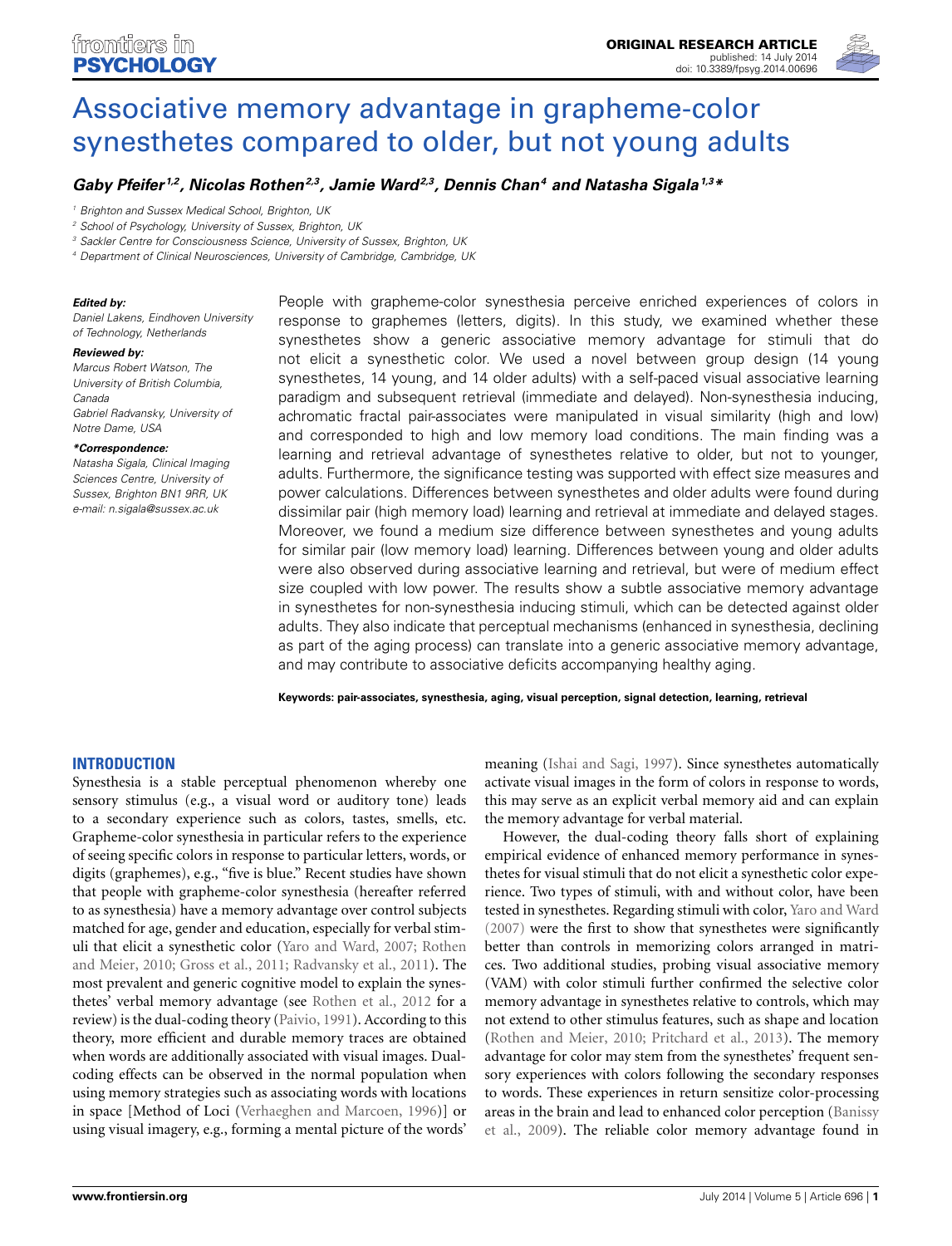synesthetes therefore suggests that synesthetes might be "color experts" [\(Pritchard et al.](#page-11-6), [2013](#page-11-6)). Studies with stimuli that neither evoke a synesthetic response, nor contain a perceptual color, which would suggest a more general memory advantage in synesthetes, have reported mixed results. An advantage for synesthetes over controls has been reported with achromatic (black-andwhite) abstract stimuli [\(Rothen and Meier, 2010](#page-11-0); [Gross et al.](#page-11-1), [2011](#page-11-1); [Ward et al., 2013\)](#page-12-2), although others have not found this effect [\(Yaro and Ward, 2007;](#page-12-0) [Pritchard et al., 2013\)](#page-11-6). Likewise, figural r[ecognition memory is enhanced in synesthetes \(](#page-11-0)Rothen and Mei[er,](#page-11-1) [2010](#page-11-0)[\), while recognition memory for faces is not \(](#page-11-1)Gross et al., [2011](#page-11-1)). Moreover, in assessing VAM, [Gross et al. \(2011\)](#page-11-1) used achromatic abstract line-drawings paired with geometric shapes and found no significant retrieval difference between synesthetes and controls. One possibility for Gross et al.'s findings might have been an underpowered design, in which four synesthetes were tested, and all participants reached ceiling performance on the third trial, making it difficult to establish the potential memory advantages relative to controls. However, a second possibility is that the synesthetes' memory advantage for non-synesthesiainducing stimuli is too subtle to be reliably detected against demographically matched control participants. It is worth noting that on average, the synesthetes outperformed the controls in all of the above reviewed studies, even though the differences were not always statistically significant.

How can the potentially subtle, generic memory advantages in synesthetes be explained? An alternative theory to dual coding and/or color expertise posits that the superior performance of synesthetes in declarative memory tasks stems from differences in their brain function or structure, e.g., increased white matter connectivity [\(Rouw and Scholte](#page-11-8), [2007;](#page-11-8) [Whitaker et al., 2014](#page-12-3)), or functional connectivity [\(Dovern et al.](#page-11-9), [2012](#page-11-9)). Functional brain differences between synesthetes and controls during perceptual processing of non-synesthesia-inducing shapes have been examined with EEG [\(Barnett et al.](#page-11-10), [2008\)](#page-11-10) and fMRI [\(Sinke et al.](#page-11-11), [2012](#page-11-11)). Both studies found these processing differences to occur as ea[rly as in cortical area V1. Interestingly, the study by](#page-11-10) Barnett et al. [\(2008\)](#page-11-10) showed that stimulus features, such as spatial frequency and contrast, led to significantly different early visual evoked potentials in synesthetes relative to controls. Specifically, high spatial-frequency Gabor-patches elicited an enhanced C1 component in synesthetes, which is generally attributed to processing in the primary visual cortex. Similarly, synesthetes were significantly more sensitive to the varying luminance contrast of checkerboard stimuli, showing enhanced P1-components over occipital regions bilaterally. These findings demonstrate that sensory processing of non-synesthesia-inducing stimuli occurs differently in the synesthetic brain, and could be attributed to altered circuitry in occipital areas. This raises two questions: (a) whether the sensory processing differences for non-synesthesia-inducing stimuli translate into a memory advantage, and (b) how the potentially subtle memory differences between synesthetes and controls can best be detected at the behavioral level.

To investigate the first question we developed a VAM test with achromatic pair-associates that differed in visual similarity. This manipulation aimed to tease out potential contributions of the synesthetes' early sensory and perceptual processing differences

during associative learning and retrieval. To address the second question, we used a between-group design, comparing young synesthetes with young control participants and a third group of older adults who show characteristic, age-related deficits in perceptual processing [\(Fjell and Walhovd, 2004;](#page-11-12) [Riis et al., 2009](#page-11-13)) and associative memory [\(Naveh-Benjamin, 2000\)](#page-11-14). Comparing cognitive performance amongst three participant groups is an approach frequently used in neuropsychology to detect subtle memory differences, for example between older adults with questionable onset of dementia, healthy age-matched control participants, and patients with Alzheimer's disease [\(Fowler et al.](#page-11-15), [2002\)](#page-11-15). A similar rationale was used in the present study: We expected the associative memory differences between young synesthetes and young controls to be too subtle to be detected for nonsynesthesia-inducing stimuli, given that these stimuli are not known to evoke a conscious color experience in synesthetes to provide an advantage in perceptual processing over young adults. Thus, the inclusion of a third group of older adults provided another benchmark against which the other two groups could be compared. Specifically, we reasoned that the difference between young and older adults, vs. young synesthetes and older adults could uncover the synesthetes' subtle associative memory advantages. Intuitively, this would be similar to sampling from a larger range of points from the distribution of associative learning and memory ability, where synesthetes might be on the right of the mean (represented by young matched controls), and older adults might be on the left of the mean.

Compared to the emerging memory research in the synesthesia literature, VAM has been examined more extensively in older individuals. Age-related performance detriments are typicall[y found during associative recognition \(](#page-11-16)Naveh-Benjamin et al., [2004](#page-11-16), [2007](#page-11-17), [2009](#page-11-18); [Cowan et al., 2006;](#page-11-19) [Cohn et al.](#page-11-20), [2008](#page-11-20); [Shing et al., 2008](#page-11-21); [Edmonds et al., 2012](#page-11-22)), as well as during enco[ding of visual pair-associates](#page-11-24) [\(Iidaka et al.](#page-11-23)[,](#page-11-24) [2001](#page-11-23)[;](#page-11-24) Sperling et al., [2003](#page-11-24)). Associative memory deficits in older adults have been attributed to several neurological factors, such as whitematt[er hyper-intensities in memory-related fiber tracts \(](#page-11-25)Lockhart et al., [2012\)](#page-11-25), reduced gray-matter volume [\(Raz et al., 2005\)](#page-11-26), and reduced activation in memory-related posterior parietal, inferiorand medial temporal lobe areas [\(Iidaka et al.](#page-11-23), [2001](#page-11-23); [Cabeza et al.](#page-11-27), [2004](#page-11-27); [Gutchess et al.](#page-11-28), [2005\)](#page-11-28).

<span id="page-2-0"></span>In the present study, we examined the effects of age and individual differences on associative encoding and associative retrieval. To this end, we employed a self-paced trial-and-error learning paradigm, in which participants were trained to performance criterion with a set of achromatic visual pair-associates (Learning phase). This learning paradigm was used to guarantee sufficient exposure to the pair-associates and satisfy subjectspecific learning requirements. This allowed us to account for an age-related encoding deficit [[\(Naveh-Benjamin](#page-11-14), [2000](#page-11-14); [Shing et al.](#page-11-29), [2010](#page-11-29)) for review] and to assess associative retrieval (Retrieval phase) after participants had reached the same performance level. The stimuli were black-and-white fractal pair-associates. These stimuli were chosen to prevent any advantageous primary or secondary color experiences for the synesthetes, therefore allowing us to investigate any potential generic VAM advantages in this group. Moreover, previous studies found that older adults,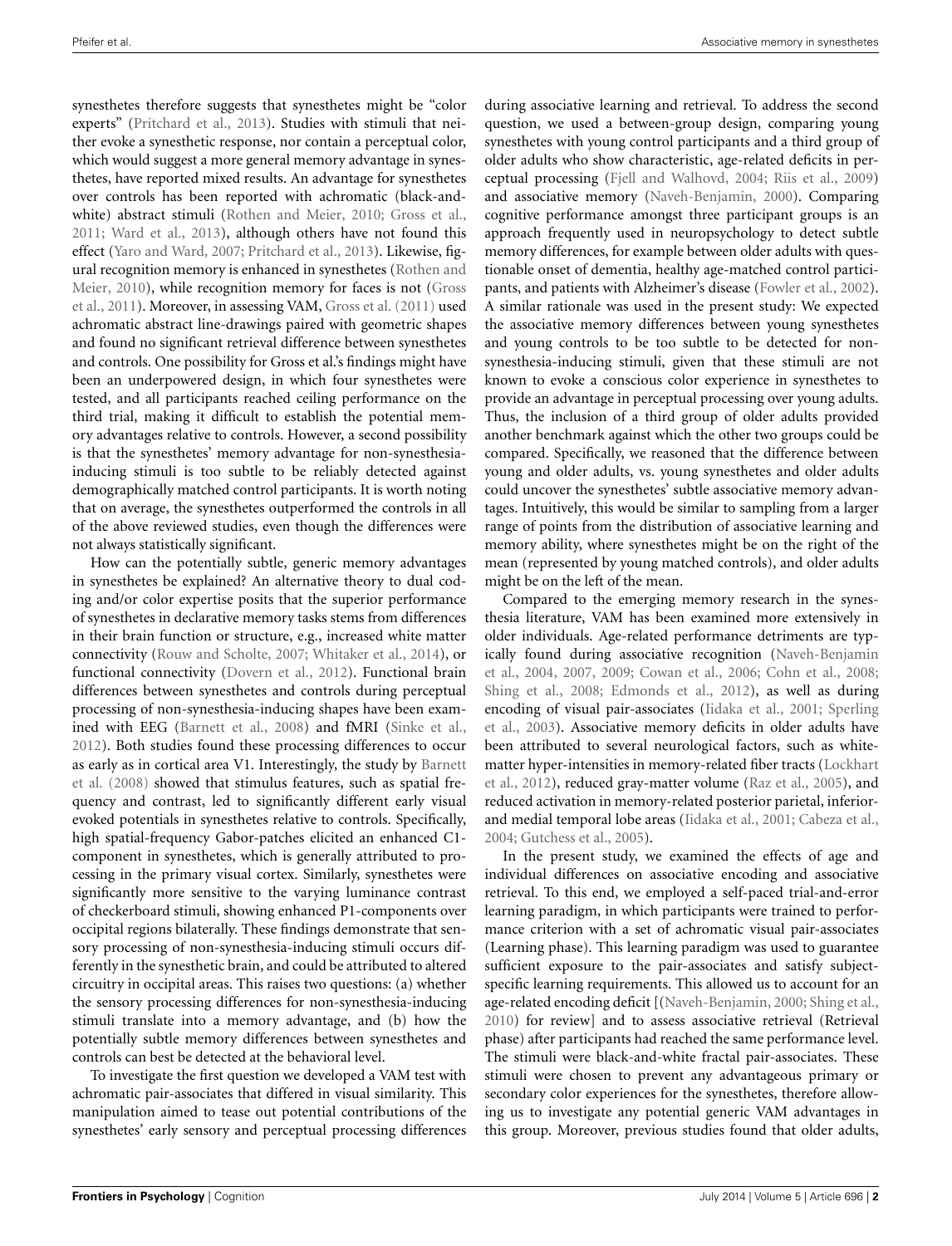although generally impaired in VAM, show specific deficits in memory for abstract pair-associates [\(Iidaka et al.](#page-11-23), [2001](#page-11-23)). We therefore assumed that achromatic abstract stimuli would be most promising to elicit the relevant age- and individual differences in our study.

To tax the differential qualities of perception and memory between synesthetes and older adults, we further manipulated the ease with which the stimulus pairs could be associated during learning and discriminated from each other at retrieval. One effective way to manipulate associability/discriminability is by varying the picture similarity [\(Yago and Ishai](#page-12-4), [2006;](#page-12-4) [Poirier et al.,](#page-11-30) [2012](#page-11-30)). Associative retrieval is less efficient if the visual similarity between cue and target decreases. Specifically, low similarity not only reduces the diagnostic value of the cue to its veridical target, but also increases competition among a range of other familiar images presented during retrieval, making the discriminability between matching and non-matching pair-associates more difficult. To exploit the differential effects of similarity during visual associative learning and retrieval in the present study, we chose a set of visually similar pair-associates that were expected to facilitate associability during learning and require less discriminability at retrieval (low memory load), and a set of visually dissimilar pair-associates that impede associability during learning and require high discriminability at retrieval (high memory load).

For the learning phase we hypothesized that, if the synesthetes' enhanced perceptual mechanisms for non-synesthesia inducing stimuli translated into an early learning advantage, this would emerge during encoding of similar pair-associates, which afford advantageous perceptual processing during associative learning. We examined pair-associative retrieval at two stages: immediately after the learning phase, and following a 30 min delay. At both retrieval stages, we derived signal detection measures of the Hitand False alarm responses. We expected to find a memory advantage for similar over dissimilar pair-associates across groups and time of retrieval, due to their respective low and high demands of discriminability at test. Moreover, we hypothesized that if a retrieval advantage existed in synesthetes, a significant effect would emerge in the dissimilar condition that had the highest demands on discriminability.

#### <span id="page-3-0"></span>**LEARNING PHASE**

## **METHODS**

#### **Participants**

Fourteen young non-synesthetes (8 female; age range  $= 19$ – 29 years;  $M = 22.64$ ), 14 older non-synesthetes (9 female; age range =  $62-83$  years;  $M = 68.79$ ), and 14 young graphemecolor synesthetes (9 female; age range  $= 19-31$  years;  $M = 22.50$ ) took part in the experiment and were compensated for their time. All participants were healthy individuals with no history of any psychiatric, ophthalmological, or neurological diseases. Written informed consent was obtained from all participants. The study was approved by the BSMS Research Governance and Ethics committee. All groups were matched on the number of years of formal education (Young adults,  $M = 15.43$ years, *SD* = 0.515; Older adults, *M* = 15.00 years, *SD* = 3.08; Synesthetes,  $M = 16.35$  years,  $SD = 1.78$ ), yielding no significant difference between groups,  $F_{(2,39)} = 1.558, p = 0.223$ .

Synesthetes were recruited from the University of Sussex and via the UK Synesthesia association website www.[uksynaesthesia](www.uksynaesthesia.com). [com.](www.uksynaesthesia.com) All synesthetes reported seeing colors in response to letters or digits. To verify Synesthesia, we used the "Synesthesia battery" [\(Eagleman et al., 2007](#page-11-31)), available on www.[synesthete](www.synesthete.org).org, and the cut-off score of 1.43 (from [Rothen et al.](#page-11-32), [2013](#page-11-32)). A mean consistency score of  $M = 0.84$  (*SD* = 0.25) was obtained across the group of synesthetes, which confirmed their synesthesia.

We assessed all participants on three subtests of the object recognition test included in the Visual Object and Space Perception Battery [VOSP [\(Warrington and James, 1991\)](#page-12-5)]. A summary of the participants' scores is provided in **[Table 1](#page-2-0)**. A oneway between-subject (young adults, older adults, synesthetes) ANOVA on the averaged sum of the subtest scores revealed that there was no significant group difference in the performance of the object recognition test of the VOSP,  $F_{(2, 39)} = 0.032$ ,  $p =$ 0.968, demonstrating that perceptual functions were comparable across groups.

#### **Stimuli**

Eight pair-associates (black-and-white fractal images) (**[Figure 1](#page-3-0)**) were selected from a pool of 18 pair-associates that had been rated for visual similarity by an independent group of 19 participants. Based on the mean-ratings of these 18 pairs of stimuli, we selected the five most dissimilar and the three most similar pairs. This ratio was chosen to compensate for the difference in their learning- and retrieval difficulty and to ensure successful memory across pairassociates. Associative learning and retrieval effects of the selected similar and dissimilar pair-associates were subsequently verified on another group of 15 young adults in a prior pilot experiment.

#### **Procedure**

A computer-based task was developed for pair-associative learning. Participants were seated in front of a 19 inch computer monitor, at a distance of 60 cm; the stimuli subtended approximately 3◦ of visual angle. Participants were asked to learn the correct combination of eight pair-associates via trial-and-error. They were instructed to memorize the pair-associates for a subsequent

**Table 1 | Performance on the object recognition test of the Visual Object and Space Perception Battery (VOSP) [\(Warrington and James](#page-12-5), [1991\)](#page-12-5).**

| <b>Object</b><br>recognition<br><b>Subtests</b> | Young adults<br>$(N = 14)$<br>M(SD) | Older adults<br>$(N = 14)$<br>M(SD) | <b>Synesthetes</b><br>$(N = 14)$<br>M (SD) |
|-------------------------------------------------|-------------------------------------|-------------------------------------|--------------------------------------------|
| Silhouettes<br>(object naming) <sup>a</sup>     | 21.64 (3.27)                        | 20.14 (3.95)                        | 20.71 (4.00)                               |
| Object decision <sup>b</sup>                    | 18.57 (0.85)                        | 17.50 (2.10)                        | 17.64 (1.82)                               |
| Progressive<br>silhouettes <sup>c</sup>         | 7.79(2.29)                          | 10.71 (1.38)                        | 9.75(2.28)                                 |
| Averaged sum of<br>subtest scores               | 48.00 (4.27)                        | 48.35 (5.40)                        | 48.10 (4.63)                               |

*<sup>a</sup>Maximum possible score is 30.*

*<sup>b</sup>Maximum possible score is 20.*

*<sup>c</sup>The lower the score, the better the performance.*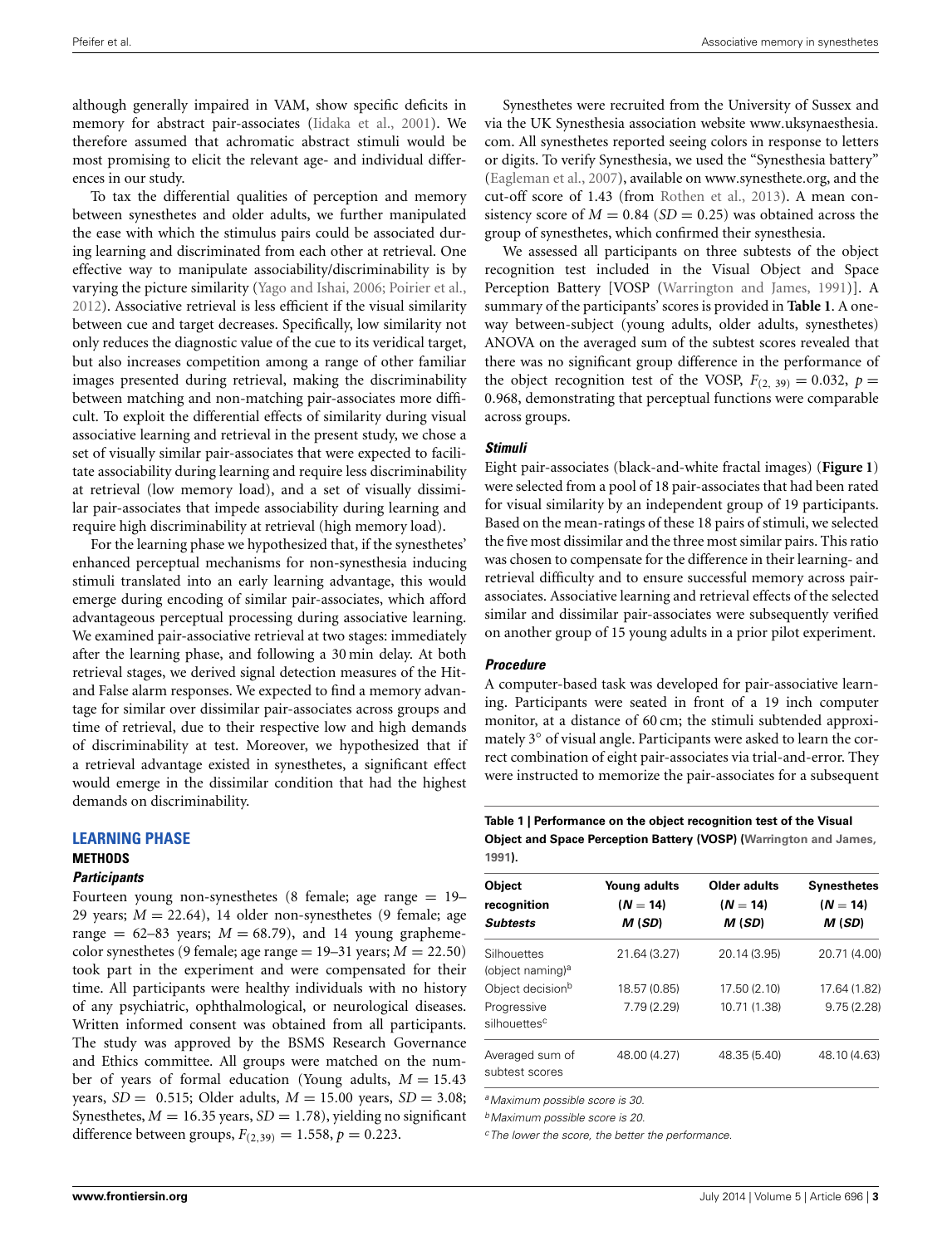<span id="page-4-1"></span><span id="page-4-0"></span>

memory test. Each trial began with a fixation cross (2 s), followed by a cue picture presented at the top of the screen and two possible matching target pictures below (**[Figure 2](#page-4-0)**). The nonmatching target was one from the set of pair-associates to be learned, rather than of a novel shape, to ensure equal picture familiarity. Participants were asked to indicate which of the two target pictures belonged with the cue, by pressing the left or right arrow key. The pictures stayed on screen until a response was recorded. Following the response, visual feedback appeared below the pictures (3 s), indicating whether the matching target had been identified correctly or not (green tick or red cross, respectively). Cue and target shapes of all pair-associates were presented interchangeably during learning: a stimulus that had been presented as the cue in one Run constituted the target in the following Run. A minimum of two Runs was required in the learning phase. Each Run contained eight trials and participants performed the test until they achieved a minimum of seven out of eight Hits on two successive Runs (learning criterion). Stimuli were delivered using Presentation® 14.9 (Neurobiobehavioral Systems, Inc.).

#### **DATA ANALYSIS Effect sizes**

Cohen's *d* was used as an effect size measure for all pair-wise *post-hoc* comparisons. The following formula was used for calculation:  $d = m1 - m2/\sigma$ , where  $m1 = \text{mean of group1}, m2 =$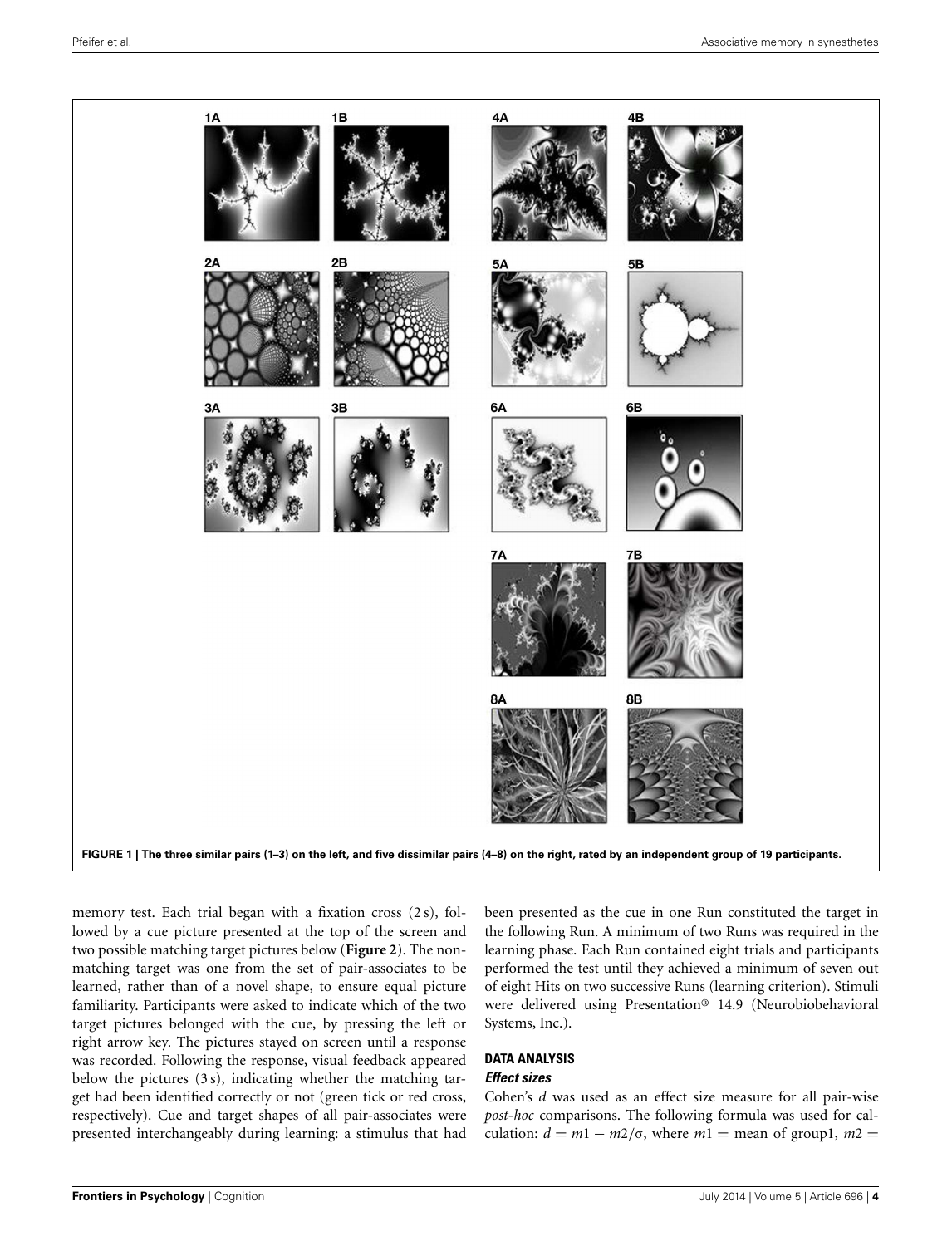



mean of group2,  $\sigma$  = the pooled standard deviation of the group means [\(Cohen](#page-11-33), [1988](#page-11-33)). Cohen's *d* can be interpreted as:  $d = 0.20$ (small effect);  $d = 0.50$  (medium effect) and  $d = 0.80$  (large effect; [Cohen, 1992](#page-11-34)).

Partial eta squared  $(\eta_p^2)$  was used as an effect size measure in all analyses of variance (ANOVA) and in all analyses of covariance (ANCOVA).  $n_p^2$  was calculated using the formula:  $\eta_p^2 = SS_{\text{effect}}/SS_{\text{effect}} + SS_{\text{residual}}$ , where  $SS_{\text{effect}} =$  the sum of squares for the effect of interest and  $SS_{residual}$  = the sum of squares of the error associated with the effect of interest.  $\eta_p^2$ provides the effect of "the proportion of variance that a variable explains that is not explained by other variables in the analysis" [\(Field, 2009;](#page-11-35) p. 415) and can be interpreted as:  $n_p^2 = 0.01$  (small effect);  $n_p^2 = 0.06$  (medium effect) and  $n_p^2 = 0.14$  [large effect; [\(Cohen](#page-11-33), [1988\)](#page-11-33)].

#### **Power analysis**

Given the relatively small sample sizes in our three groups, we calculated the achieved power in all pair-wise *post-hoc* comparisons to supplement our null hypothesis significance tests. The power calculations were performed using the G∗Power calculator v. 3.1.6. [\(Faul et al.](#page-11-36), [2009](#page-11-36)).

#### **RESULTS**

#### **Pair-associative learning**

<span id="page-5-0"></span>*Number of runs.* **[Figure 3](#page-4-1)** illustrates the number of Runs required by each participant to learn the full set of eight pair-associates (similar and dissimilar pairs) to criterion. The average number of Runs was greatest for the older adults  $(M = 7.93; SE = 1.23)$ , followed by young adults ( $M = 3.64$ ;  $SE = 0.48$ ) and fewest for the synesthetes  $(M = 3.21; SE = 0.30)$ . A One-Way ANOVA, with group (young adults, older adults, synesthetes) as the between-subject factor, yielded a significant effect on the number of Runs  $[F(2, 39)] = 11.16, p < 0.001$ . Subsequent Tukey (HSD) *post-hoc* comparisons revealed significant learning differences between synesthetes and older adults ( $p < 0.001$ ;  $d =$ 1.47; power = 0.58), young and older adults ( $p = 0.001$ ;  $d =$ 1.28; power  $= 0.40$ ), while there was no significant difference

between synesthetes and young adults  $(p = 0.920; d = 0.29;$  $power = 0.94$ ).

*Similarity effects on pair-associative learning.* To examine the group differences in learning the similar and dissimilar pairassociates, two ANCOVA were performed. For these analyses, each participant's trial-by-trial responses were averaged across the total number of Runs for each condition and were entered as the dependent variable. Group (young adults, older adults, synesthetes) was included as the fixed effect and the total number of Runs was entered as the covariate.

Next, we examined whether there were any group differences in the successive learning rate of similar and dissimilar pairassociates over the first five Runs (the maximum number of Runs required by the synesthetes). To this end, we performed five One-Way ANOVA's per condition (similar, dissimilar), with group as the between-subject factor. In these analyses, we successively averaged the Hit-rate over an increasing number of Runs. In other words, we analyzed the variance of the cumulative Hit-rates between groups over the first five Runs to examine if and when a significant group effect would emerge.

*Similar pairs.* Learning the similar pair-associates yielded high Hit-rates (averaged across all Runs) in all three groups  $[$ young (*M* = 96.87; *SE* = 1.40), older adults (*M* = 91.23; *SE* = 3.83), and synesthetes  $(M = 98.93; SE = 0.73)$ ]. The ANCOVA revealed that the covariate (number of Runs) did not significantly predict Hit-rate,  $F_{(1, 38)} = 2.473$ ,  $p = 0.124$ ,  $\eta_p^2 = 0.061$ . Moreover, there was no significant group effect on the averaged Hit-rate, irrespective of whether the effect of the covariate was removed,  $F_{(2, 38)} = 0.530$ ,  $p = 0.593$ ,  $\eta_p^2 = 0.027$ , or not,  $F_{(2, 39)} = 2.78; p = 0.074; \eta_p^2 = 0.125.$ 

As shown in **[Figure 4A](#page-5-0)**, the two One-Way ANOVA's of the first two Runs yielded no significant group effect on the cumulative Hit-rate (both  $p > 0.05$ ). Starting on the third Run however, the group effect was significant  $[F(2, 39) = 3.01, p = 0.043]$ . Tukey (HSD) *post-hoc* comparisons revealed that synesthetes performed significantly better than older adults ( $p = 0.044$ ), yielding a large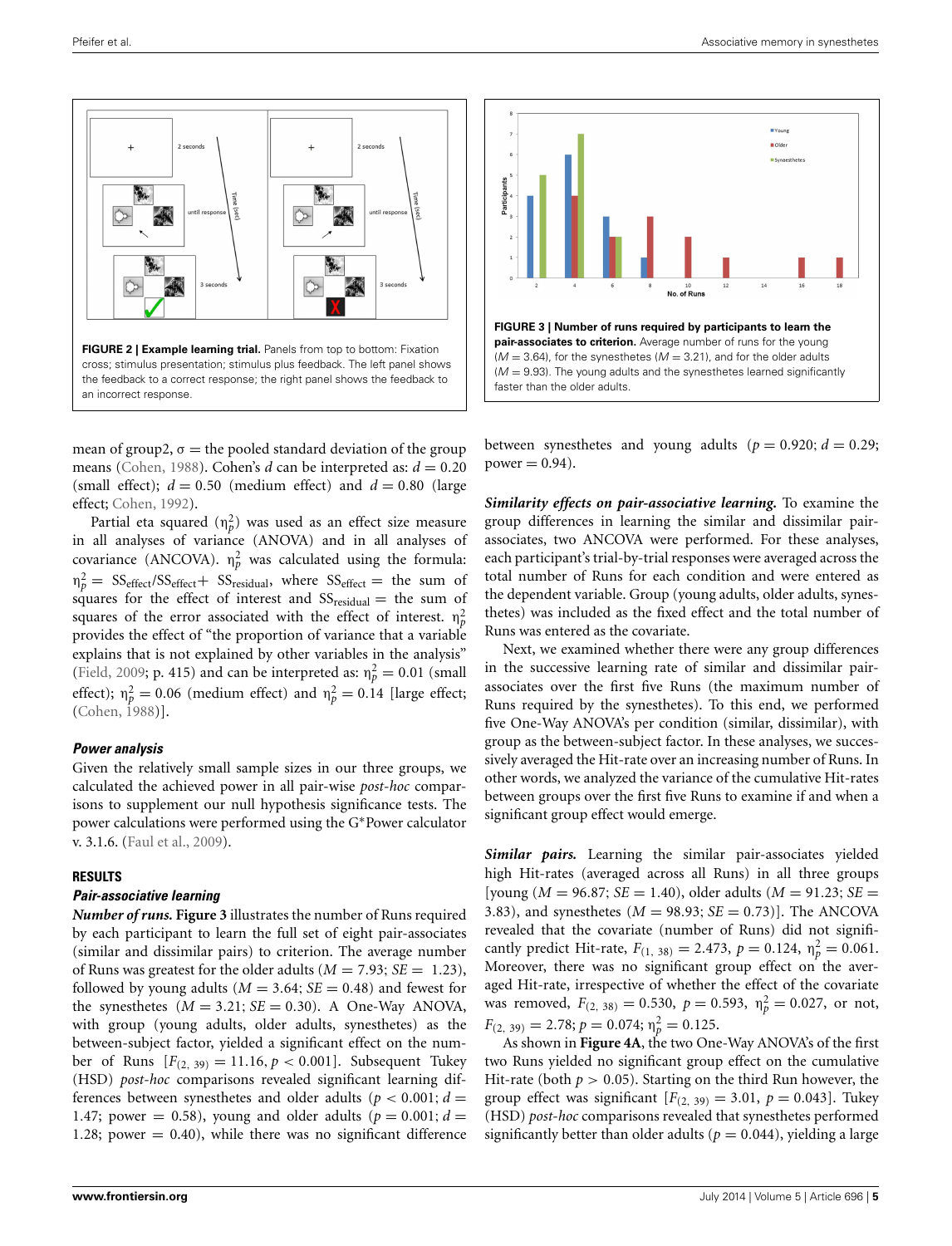effect size of  $d = 0.86$  but insufficient power (0.57). No significant difference was found between young and older adults ( $p = 0.147$ ;  $d = 0.63$ ; power = 0.57) or between young adults and synesthetes  $(p = 0.834; d = 0.43; power = 0.91).$ 

Similarly, in Runs 4 and 5, we found a significant group effect on the cumulative Hit-rate [Run 4:  $F_{(2, 39)} = 4.04$ ,  $p =$ 0.025; Run 5:  $F_{(2, 39)} = 4.05$ ,  $p = 0.025$ ]. In both Runs, synesthetes performed significantly better than older adults (Run 4:  $p = 0.027$ ; Run 5:  $p = 0.028$ ), yielding large effect sizes (Run 4:  $d = 0.92$ ; Run 5:  $d = 0.9$ ), but insufficient power (Run 4: power  $= 0.54$ ; Run 5: power  $= 0.53$ ). No significant difference was found between young and older adults (Run 4:  $p = 0.099$ ; Run 5: $p = 0.092$ ), coupled with medium effect sizes (Run 4:  $d = 0.69$ ; Run 5:  $d = 0.7$ ) and insufficient power (Run 4: power  $= 0.55$ ; Run 5: power  $= 0.55$ ). The difference between young adults and synesthetes was non-significant (Run 4:  $p = 0.830$ ; Run 5:  $p = 0.854$ ), however, the effect size measures were medium (Run 4:  $d = 0.49$ ; Run 5:  $d = 0.51$ ) and the statistical power was high (Run 4: power  $= 0.93$ ; Run 5: power  $= 0.93$ ).

*Dissimilar pairs.* The averaged Hit-rate across all Runs in the dissimilar pair-learning condition was highest in the synesthetes  $(M = 81.48; SE = 1.54)$ , followed by young  $(M = 79.45; SE = 1.54)$ 1.90), and older adults (*M* = 67.22; *SE* = 2.53). The ANCOVA



revealed that the covariate (number of Runs) made a significant contribution to the Hit-rate,  $F_{(1,38)} = 16.869$ ,  $p <$ 0.001,  $\eta_p^2 = 0.307$ . With the effect of the number of Runs removed, there was a significant group effect on the averaged Hit-rate  $F_{(2, 38)} = 3.419$ ,  $p = 0.043$ ,  $\eta_p^2 = 0.153$ . Tukey *post-hoc* comparisons revealed a significant difference between synesthetes and older adults ( $p = 0.015$ ,  $d = 1.89$ ; power = 0.99), as well as between young and older adults ( $p = 0.041$ ,  $d = 1.52$ ; power = 0.97). The difference between synesthetes and young adults was not significant ( $p = 0.566$ ,  $d = 0.33$ ;  $power = 0.69$ .

As shown in **[Figure 4B](#page-5-0)**, the One-Way ANOVA of the first Run in the dissimilar condition yielded no significant group effect on the cumulative Hit-rate  $[F(2, 39) = 1.12, p = 0.336]$ . Starting on the second Run however, there was a significant group effect on Hit-rate  $[F_{(2, 39)} = 8.39, p = 0.001]$ . Tukey (HSD) *post-hoc* comparisons showed a significantly greater Hit-rate for synesthetes relative to older adults ( $p = 0.001$ ,  $d = 1.58$ ; power = 0.68) and for young adults relative to older adults ( $p = 0.007$ ,  $d = 1.21$ ; power  $= 0.61$ , while the difference between young adults and synesthetes was not significant ( $p = 0.829$ ,  $d = 0.23$ ; power = 0.86). The significant group effect on the cumulative Hit-rate was maintained throughout Runs 3–5 [Run 3:  $F_{(2, 39)} = 15.10, p <$ 0.001; Run 4: $F_{(2, 39)} = 17.66$ ,  $p < 0.001$ ; Run 5:  $F_{(2, 39)} = 15.67$ , *p* < 0.001]. Specifically, for Runs 3–5, Tukey (HSD) *post-hoc* comparisons revealed that both groups, synesthetes and young adults, performed significantly better than older adults (both groups, Runs  $3-5$ :  $p < 0.001$ ), while there was no significant difference between young adults and synesthetes (Runs 3–5: *p* > 0.05). Interestingly, although the effect sizes for the comparison of synesthetes and older adults, and for young and older adults were large (Runs  $3-5$ ,  $d > 1.5$ ), we only obtained sufficient power for the comparison of synesthetes and older adults (Run 3: power  $=$ 0.91; Run 4: power = 0.95; Run 5: power = 0.91), while the comparison of young and older adults was underpowered (Run 3: power = 0.67; Run 4: power = 0.67; Run 5: power = 0.61). For the comparison of young adults and synesthetes we found a small effect size in Run 3 ( $d = 0.29$ ), followed by a medium effect size in Runs 4 ( $d = 0.48$ ) and 5 ( $d = 0.41$ ). Sufficient power for these effects were obtained throughout Runs 3–5  $(power > 0.80)$ .

#### **DISCUSSION**

The results of the learning phase demonstrated two major points. First, interrogating different measures of associative learning (e.g., number of Runs vs. averaged Hit-rate vs. cumulative Hit-rate) is critical in establishing the precise group differences. Second, supplementing conventional null hypothesis significance testing with power analyses is crucial for small group sizes to be able to make inferences about the reliability of the obtained alpha-values and effect size measures.

<span id="page-6-0"></span>The first point is illustrated by the analyses of the number of Runs (representing the crudest measure of group differences in associative learning) and of the averaged Hit-rate in the dissimilar condition. Both results suggest an effect of age on associative learning, with no effect of synesthesia over and above age. Moreover, the averaged Hit-rate in the similar condition, which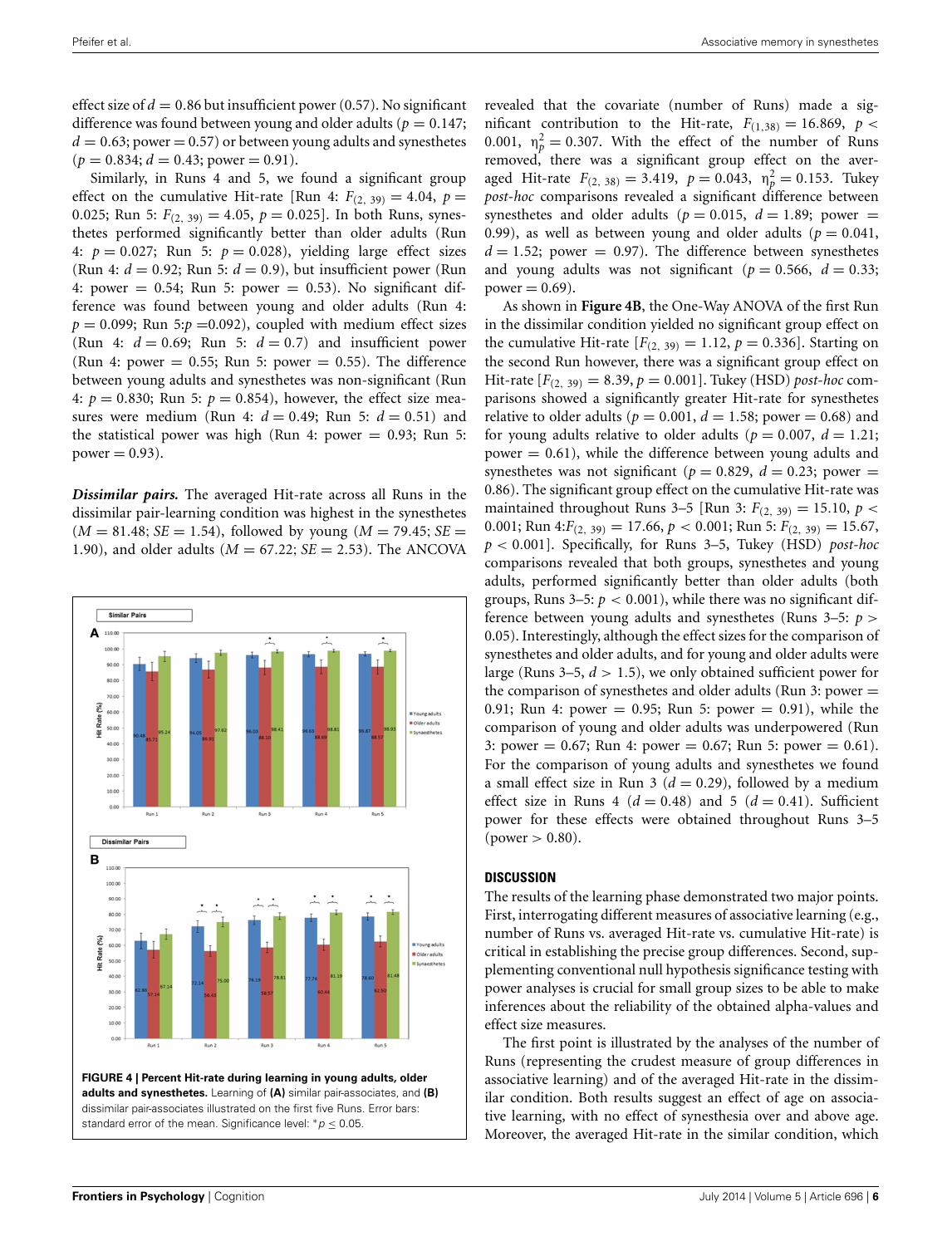was high and comparable across groups, suggested a generic benefit of similarity in associative learning [\(Poirier et al.](#page-11-30), [2012](#page-11-30)), but no specific effect of synesthesia.

The more interesting relationships could only be observed after interrogating cumulative Hit-rates. In the similar condition, the results of the null hypothesis significance tests were in line with our hypothesis, suggesting that synesthetes showed an associative learning advantage, which could only be detected relative to older adults. The fact that the young adults showed no significant learning advantage relative to older adults rules out a mere age-effect for synesthetes (who were age-matched to the young adults), and instead suggests an additive effect of synesthesia and perceptual similarity on associative learning. The argument is strengthened by effect size measures, showing that the difference between young and older adults was medium, while for synesthetes and older adults it was large. However, the results of the power analyses suggest that there is only a 50–60% chance of replicating the findings. Thus, the observed group differences in the similar condition, although detected in our present sample, cannot be extrapolated to the wider population. Interestingly, we also found a medium effect size between young adults and synesthetes, despite the non-significant differences between these groups, indicating that there was a meaningful performance advantage of synesthetes over young adults. Nevertheless, given that the achieved power in this comparison was above 90%, we are safe in retaining the null hypothesis to avoid conducting a Type I error [\(Cohen, 1992](#page-11-34)). In summary, our sample of 14 synesthetes demonstrated an enhanced sensitivity to perceptual similarity relative to the 14 older adults. Previous studies have shown the synesthetes' differential processing mechanisms of non-[synesthesia-inducing stimuli at the perceptual level \(](#page-11-10)Barnett et al., [2008;](#page-11-10) [Sinke et al.](#page-11-11), [2012\)](#page-11-11). Our results replicate and extend these findings, by showing a performance gain for synesthetes during learning of similar pair-associates.

In the dissimilar condition, the results of the cumulative Hit-rate analysis showed a significant learning advantage for synesthetes and young adults relative to older adults. However, although the effect size measures were large in both comparisons, only the comparison of synesthetes and older adults yielded enough power (above 90%) for the findings to be reliable. Thus, the results suggest a reliable learning advantage in synesthetes for non-synesthesia inducing, dissimilar pair-associates, which could only be detected against older adults. The difference between synesthetes and young adults was non-significant, however, the parametric increase in effect size measures (from small to medium) from Runs 2–4, demonstrates that the size of the difference between synesthetes and young adults became increasingly larger over time.

#### **RETRIEVAL PHASE**

#### **METHODS**

#### **Participants**

We tested the same participants as in the learning phase.

#### **Procedure**

Participants remained seated in front of the computer monitor to take part in the immediate retrieval test. They were informed that they would be tested on the eight pair-associates acquired during the learning phase. Each trial began with a fixation cross (2 s), followed by a cue picture presented at the center of the screen (1 s). Participants were asked to use the cue to recall the matching pair-associate. Next, a blank white screen was shown for a variable delay of 2–4 s, during which participants had to hold the matching picture in mind. Then, a target appeared, which was either the matching stimulus to the cue, or another picture randomly chosen from the learned set of pair-associates (non-match). The target remained on screen until participants pressed a key, indicating whether it was a match or not. **[Figure 5](#page-6-0)** presents an example of such a trial. Participants' retrieval performance was assessed on two Runs. Each Run contained 16 trials, including eight match trials and eight non-match trials that were randomly interleaved. The paired stimuli were presented interchangeably as cues or targets across the two Runs. No feedback was provided on the accuracy of the participants' responses.

<span id="page-7-0"></span>Following a 30 min delay, during which participants carried out t[he object recognition test of the VOSP \(](#page-12-5)Warrington and James, [1991](#page-12-5)), a surprise second retrieval test was administered. The procedure for this delayed retrieval test was identical to the immediate retrieval task described above.

At the end of the experiment the synesthetes were asked whether they had perceived colors in response to the visual

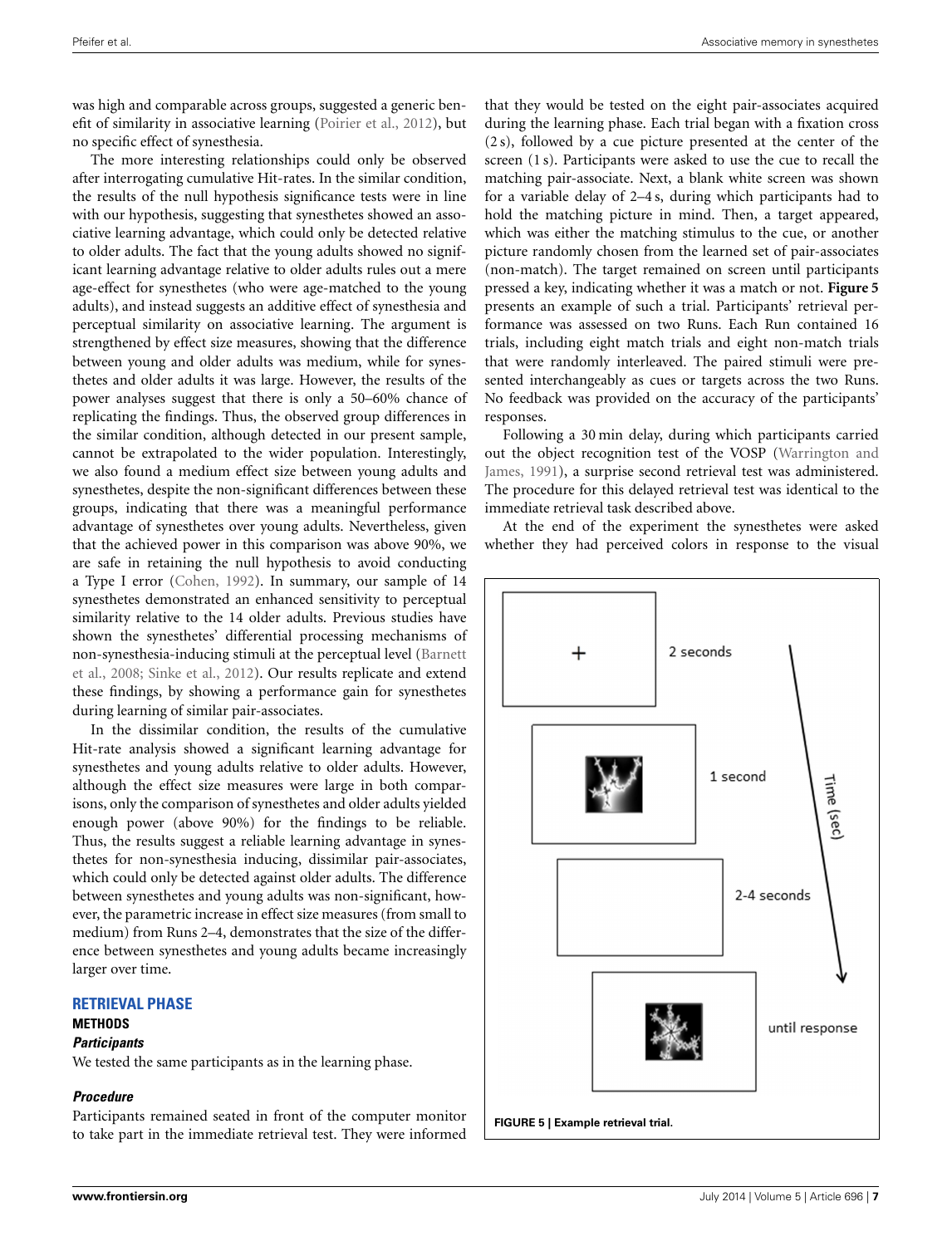pair-associates during the learning and/or retrieval phase. None of the synesthetes reported any color experiences.

## **DATA ANALYSIS**

#### **Signal detection**

We carried out a signal detection analysis, deriving measures of *d* prime (*d'*) and criterion *C* [\(Stanislaw and Todorov](#page-11-37), [1999](#page-11-37)). Measures of d' represent a person's sensitivity in discriminating between signal trials (matching pair-associates) and noise trials (non-matching pair-associates). Thus,  $d'$  returns the difference between an individual's probability to give positive responses to matching pair-associates (Hits) and the probability of giving positive responses to non-matching pair-associates also (False alarms), providing a standardized estimate of effective memory retention (see e.g., [Cowan et al.](#page-11-19), [2006;](#page-11-19) [Cohn et al., 2008](#page-11-20)). Furthermore, we calculated the signal detection criterion C, which is a measure of response bias. A low subjective threshold for signal detection will lead to a bias toward "yes" responses for matching and non-matching pair-associates, and is expressed by negative scores of *C*. Biased responses can mask participants' sensitivity in discriminating between signal and noise trials and lead to incorrect assumptions about their memory.

D prime and criterion *C* were calculated as follows: all probability scores of Hits $_{\text{similar}}$  and False alarms $_{\text{similar}}$  (respectively: Hits<sub>dissimilar</sub> and False alarms<sub>dissimilar</sub>) were converted into *z* scores using the inverse phi function  $[\Phi^{-1}$  (probability)] (Stanislaw and Todorov, [1999](#page-11-37)). To enable the conversion, all False alarm rates of 0 were [raised to 0.01; all Hit-rates of 1 were lowered to 0.99 \(](#page-11-19)Cowan et al., [2006](#page-11-19)). For  $d'$ , the *z* scores of False alarms were subtracted from the *z* scores of Hits according to the following formulae:

$$
\mathbf{d}' = \mathbf{\Phi}^{-1}(\text{Hits}_{\text{similar}}) - \mathbf{\Phi}^{-1}(\text{False } \text{alarms}_{\text{similar}})
$$

$$
\mathbf{d}' = \mathbf{\Phi}^{-1}(\text{Hits}_{\text{dissimilar}}) - \mathbf{\Phi}^{-1}(\text{False } \text{alarms}_{\text{dissimilar}}).
$$

Measures of criterion *C* were obtained using the following formulae:

$$
C = -\Phi^{-1}(\text{Hits}_{\text{similar}}) + \Phi^{-1}(\text{False alarms}_{\text{similar}})/2
$$
  

$$
C = -\Phi^{-1}(\text{Hits}_{\text{dissimilar}}) + \Phi^{-1}(\text{False alarms}_{\text{dissimilar}})/2.
$$

#### **RESULTS**

#### **D prime**

**[Figure 6](#page-7-0)** illustrates the mean *d* prime scores of sensitivity as a function of group, similarity of pair-associates and time of retrieval. A  $3 \times 2 \times 2$  mixed factorial ANOVA was conducted, with group (young adults, older adults, synesthetes) as the between-subject factor, condition (similar, dissimilar) and time of retrieval (immediate, delayed) as within-subject factors. We found a significant main effect of group on sensitivity (across similar and dissimilar pair-associates),  $F_{(2, 39)} = 9.088$ ,  $p = 0.001$ ,  $\eta_p^2 = 0.318$ . Tukey (HSD) *post-hoc* comparisons revealed that the difference in sensitivity was found between young and older adults,  $p = 0.008$ ,  $d = 0.83$ ; power = 0.27, between synesthetes and older adults,  $p = 0.001$ ,  $d = 1.12$ ; power = 0.26, but not between young adults and synesthetes,  $p = 0.679$ ,  $d = 0.26$ ;  $power = 0.74$ .



<span id="page-8-0"></span>There was also a significant main effect of similarity on sensitivity,  $F_{(1, 39)} = 106.725$ ,  $p < 0.001$ ,  $\eta_p^2 = 0.732$ , suggesting that the *d* prime scores differed between the similar and dissimilar condition. The interaction between similarity and group was not

significant,  $F_{(2, 39)} = 0.541$ ,  $p = 0.587$ ,  $\eta_p^2 = 0.027$ . No significant main effect on sensitivity was found for time of retrieval,  $F_{(1, 39)} = 1.740$ ,  $p = 0.195$ ,  $\eta_p^2 = 0.043$ . However, there was a near-significant interaction between similarity and time of retrieval,  $F_{(1, 39)} = 3.847$ ,  $p = 0.057$ ,  $\eta_p^2 = 0.090$ , suggesting that although sensitivity was affected by the similarity of the pair-associates, this differed according to the time of retrieval. **[Figure 6](#page-7-0)** illustrates that while sensitivity in the similar condition was comparable across time, it was enhanced at delayed retrieval in the dissimilar condition. No interaction effect was found between time of retrieval and group,  $F_{(2, 39)} = 0.143$ ,  $p =$ 0.867,  $\eta_p^2 = 0.007$ , or between condition, time of retrieval and group,  $F_{(2, 39)} = 0.402$ ,  $p = 0.672$ ,  $\eta_p^2 = 0.020$ .

In the following sections, we assessed the group effects on sensitivity further. To this end, we carried out four One-Way ANOVA's, using group as the fixed effect, and the four respective conditions as the dependent variables (Similarimmediate; Similar<sub>delaved</sub>; and Dissimilar<sub>immediate</sub>; Dissimilar<sub>delaved</sub>).

#### **D prime of similar pair retrieval**

**[Figure 6](#page-7-0)** shows the average *d* prime scores of sensitivity for immediate and delayed retrieval of similar pair-associates. The two One-Way ANOVA's for the similar condition yielded a significant effect of group on sensitivity at both retrieval stages [immediate:  $F_{(2, 39)} = 5.712; p = 0.007;$  delayed:  $F_{(2, 39)} = 4.394; p = 0.019$ . Tukey (HSD) *post-hoc* comparisons for immediate retrieval showed that while synesthetes and young adults did not differ from each other ( $p = 0.998$ ,  $d = 0.04$ , power = 0.99), synesthetes and older adults did ( $p = 0.014$ ,  $d = 1.02$ , power = 0.53), as did young and older adults  $(p = 0.016, d = 0.98,$  $power = 0.52$ ).

At delayed retrieval, there was no significant difference between synesthetes and young adults ( $p = 0.843$ ,  $d = 0.23$ ,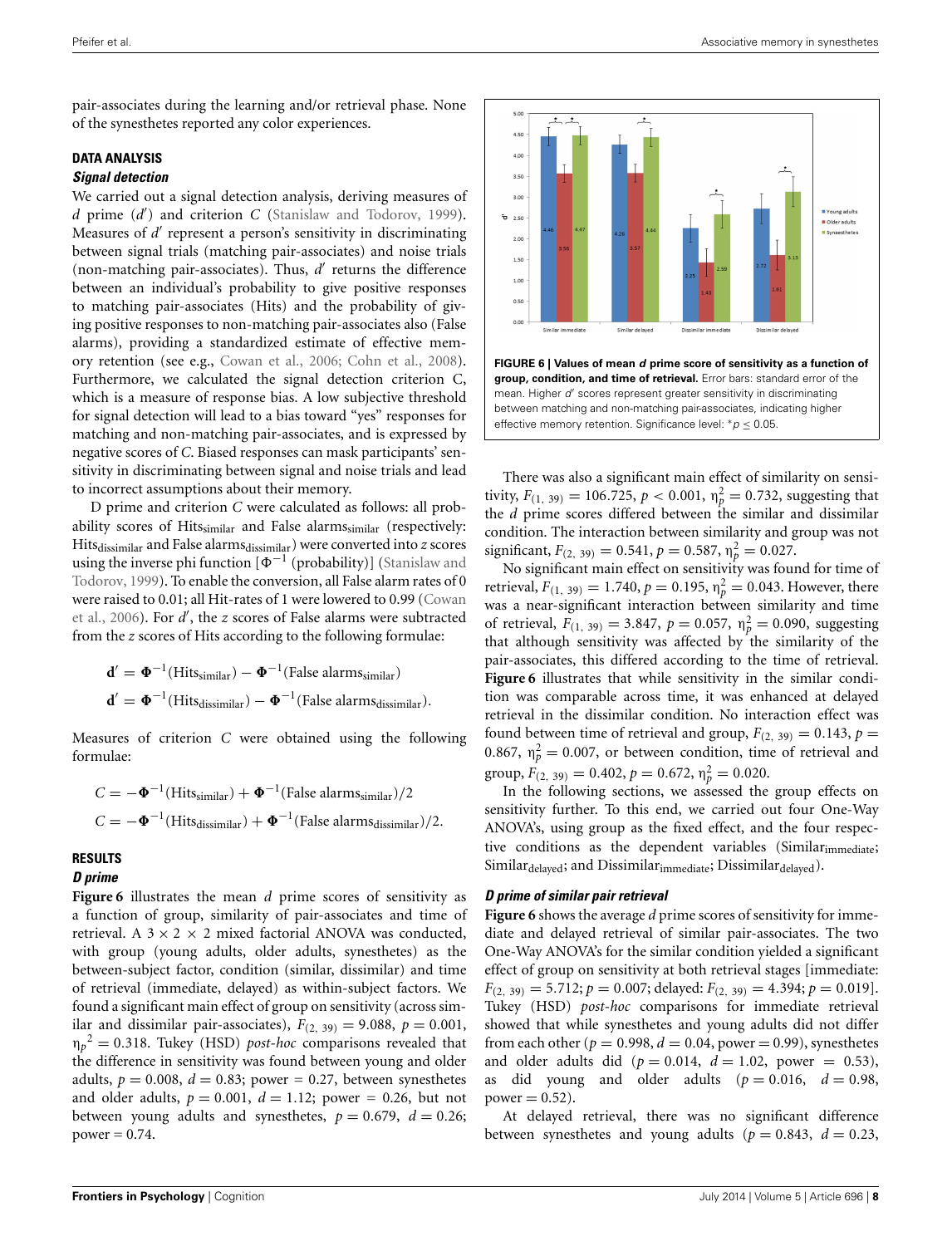power = 0.87), and young and older adults ( $p = 0.076$ ,  $d =$ 0.78, power  $= 0.59$ ), while the synesthetes maintained a significant retrieval advantage over older adults ( $p = 0.021$ ,  $d = 1.01$ ,  $power = 0.59$ ).

#### **D prime of dissimilar pair retrieval**

**[Figure 6](#page-7-0)** shows the average *d* prime scores of sensitivity for immediate and delayed retrieval of dissimilar pair-associates. The One-Way ANOVA at immediate retrieval yielded a nearsignificant effect of group on sensitivity  $[F_{(2, 39)} = 3.19; p =$ 0.052]. Tukey (HSD) *post-hoc* comparisons revealed that the effect was driven by the synesthetes, whose d' scores were significantly above those of older adults  $(p = 0.048)$ , yielding a large effect size of  $d = 1.08$  and sufficient power (0.78), whereas we found no difference between young and older adults ( $p = 0.202$ ), with a medium effect ( $d = 0.64$ ) and insufficient power (0.65), or between synesthetes and young adults  $(p = 0.758)$ , showing a small effect of  $d = 0.27$  and sufficient power (0.81).

Likewise, at delayed retrieval, we found a significant effect of group on sensitivity  $[F_{(2, 39)} = 4.7; p = 0.014]$ . Tukey (HSD) *post-hoc* comparisons again revealed a significant difference between synesthetes and older adults ( $p = 0.013$ ), with a large effect size  $(d = 1.23)$ , but with reduced power  $(0.72)$  relative to the immediate condition, while the difference between young and older adults was not significant ( $p = 0.083$ ), albeit showing a large effect size of  $d = 0.87$ , but insufficient power (0.69). No significant difference was found between synesthetes and young adults ( $p = 0.708$ ,  $d = 0.3$ , power = 0.78). Thus, across two time points, we found evidence for a subtle memory advantage in synesthetes for dissimilar pair-associates, which emerged in comparison to older adults.

#### **Criterion C**

**[Figure 7](#page-8-0)** illustrates the mean scores of criterion *C* as a function of group, condition, and time of retrieval. In the similar condition, older adults showed the largest negative scores across groups at immediate ( $M = -0.45$ ; *SE* = 0.14) and delayed retrieval ( $M = -0.40$ ;  $SE = 0.11$ ), indicating a bias toward "yes" responses. A negligible response bias toward yes responses was found for the young adults and the synesthetes at immediate retrieval (both  $M = -0.01$ ;  $SE = 0.07$ ). At delayed retrieval, we found a decrease in the synesthetes' criterion  $C(M = -0.11;$  $SE = 0.074$ ), with no change in the young adults ( $M = -0.01$ ;  $SE = 0.10$ ). In the dissimilar condition, we found a bias toward "no" responses across groups at immediate retrieval, as indicated by positive values of *C* (young adults:  $M = 0.19$ ;  $SE = 0.13$ ; older adults:  $M = 0.11$ ;  $SE = 0.15$ ; synesthetes:  $M = 0.16$ ;  $SE = 0.12$ ). At delayed retrieval, biased "no" responses were found for young adults ( $M = 0.19$ ;  $SE = 0.14$ ) and synesthetes ( $M = 0.08$ ;  $SE =$ 0.12), while older adults tended to be biased toward giving "yes" responses ( $M = -0.17$ ; *SE* = 0.11).

A  $3 \times 2 \times 2$  mixed factorial ANOVA was performed, with group as the between-subject factor, condition (similar, dissimilar), and time of retrieval (immediate, delayed) as within-subject factors. We found a significant main effect of group on criterion bias,  $F_{(2, 39)} = 5.590$ ,  $p = 0.007$ ,  $\eta_p^2 = 0.223$ . Tukey (HSD)



*post-hoc* comparisons revealed that the difference in criterion bias was significant between young and older adults,  $p = 0.009$ ,  $d = 0.75$ , power = 0.22, between synesthetes and older adults,  $p = 0.038$ ,  $d = 0.64$ , power = 0.33, but not between young adults and synesthetes,  $p = 0.823$ ,  $d = 0.16$ , power = 0.84.

There was also a significant main effect of similarity on criterion bias,  $F_{(1, 39)} = 23.004$ ,  $p < 0.001$ ,  $\eta_p^2 = 0.371$ , suggesting that the biased responses differed between the similar and dissimilar condition. As can be seen in **[Figure 7](#page-8-0)**, participants tended to give more biased "yes" responses in the similar condition, whilst providing more hesitant "no" responses in the dissimilar condition. However, the interaction between similarity and group was not significant,  $F_{(2, 39)} = 1.657$ ,  $p = 0.204$ ,  $\eta_p^2 = 0.078$ .

No significant main effect on criterion bias was found for time of retrieval,  $F_{(1, 39)} = 0.991$ ,  $p = 0.326$ ,  $\eta_p^2 = 0.025$  and there was no interaction between time of retrieval and group,  $F_{(2, 39)} =$ 0.231,  $p = 0.795$ ,  $\eta_p^2 = 0.012$ . Moreover, there was no significant interaction between similarity and time of retrieval,  $F_{(1, 39)} =$ 0.850,  $p = 0.362$ ,  $\eta_p^2 = 0.021$ , or between similarity, time of retrieval and group,  $F_{(2, 39)} = 1.060$ ,  $p = 0.356$ ,  $\eta_p^2 = 0.052$ .

#### **DISCUSSION**

In line with our first hypothesis, the retrieval results of the  $3 \times$  $2 \times 2$  ANOVA demonstrated that the stimulus similarity manipulation was effective at influencing associative retrieval, as shown by significantly higher *d* prime scores during retrieval of similar compared to dissimilar pair-associates. These results replicate previous findings by [Poirier et al.](#page-11-30) [\(2012](#page-11-30)), suggesting that reduced similarity between a cue and a target increases the demands of discriminability, not only within, but also between pairassociates. However, the *d* prime scores of dissimilar pairs were higher in the delayed than in the immediate condition, yielding a near-significant interaction between similarity and time of retrieval. One likely explanation for this result is an effect of practice.

We further predicted that if a retrieval advantage existed in synesthetes, a significant effect would emerge in the dissimilar condition that had the highest demands on discriminability. This was supported by the results of the two One-Way ANOVA's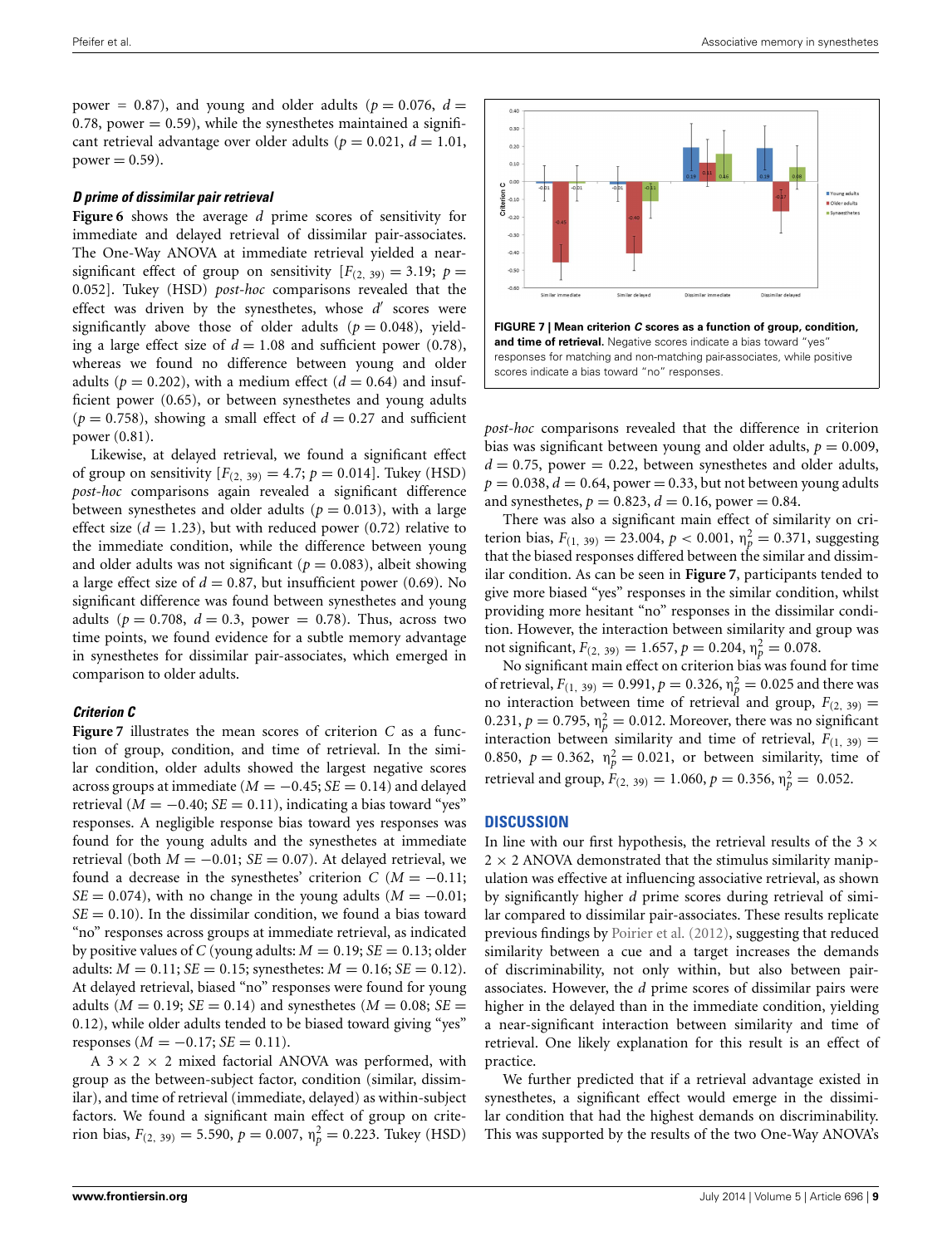of the dissimilar condition, at immediate and delayed retrieval. Specifically, in these two ANOVA's, we found that synesthetes performed significantly better than older adults, and the results were coupled with large effect sizes. More importantly, the results demonstrated sufficient power to be reliable, especially in the immediate retrieval condition. Thus, our retrieval results corroborate the notion of a memory advantage in synesthetes for non-synesthesia inducing stimuli, which emerged during dissimilar pair learning, and which could only be detected against older adults.

The fact that the comparisons between young and older adults in the two dissimilar conditions were non-significant but underpowered suggests that with increased sample sizes we might have observed a significant retrieval advantage of young relative to older adults. This may be particularly pertinent in the dissimilar delayed retrieval condition, where the alpha value between young and older adults reached 0.083, coupled with a large effect size. However, given the likely carry-over effects from immediate retrieval (see interaction between similarity and time of retrieval), the results of the delayed retrieval condition may be confounded by these effects. We therefore argue that the results of the dissimilar immediate retrieval condition provide a more accurate measure of associative memory.

Indeed, the non-significant result between young and older adults in the dissimilar condition is rather atypical in the recognition memory literature, where poorer associative memory per-formance in older adults is the norm [\(Sperling et al.](#page-11-24), [2003;](#page-11-24) [Naveh-Benjamin et al.](#page-11-16)[,](#page-11-22) [2004,](#page-11-16) [2009](#page-11-18)[;](#page-11-22) [Cohn et al.](#page-11-20)[,](#page-11-22) [2008](#page-11-20)[;](#page-11-22) Edmonds et al., [2012\)](#page-11-22). We attribute this finding to the effects of the selfpaced learning paradigm used in learning phase. These results are encouraging, as they suggest that when older adults are given sufficient time to learn visual pair-associates, their associative retrieval becomes non-significantly different from that of young adults. Implications of this finding are discussed further in the General Discussion.

With respect to the similar retrieval condition, significance testing suggested a subtle memory advantage for similar pairassociates in synesthetes, which could only be detected against older adults (at delayed retrieval), and which was not found for the comparison of young and older adults. However, the power analyses revealed that both comparisons, that of synesthetes and young adults relative to older adults, were not reliable, and that the only result showing high power was the non-significant comparison of young adults relative to synesthetes. These findings demonstrate that the similar pair-associates were highly associable, which made it difficult to establish significant and reliable memory differences between groups, even with older adults.

While previous associative memory studies tended to investigate age-related changes in sensitivity [\(Cowan et al.](#page-11-19), [2006;](#page-11-19) [Cohn et al., 2008;](#page-11-20) [Naveh-Benjamin et al.](#page-11-18), [2009](#page-11-18)), few studies have measured participants' criterion bias (but see [Cowan et al.](#page-11-19), [2006](#page-11-19)). Given the heterogeneous participant groups tested in the present study, it was deemed important to include measures of bias. Our findings showed that older adults were biased toward giving "yes" responses throughout the similar and dissimilar conditions at delayed retrieval. One possibility for the biased responses might be the older adults' proclivity to rely on picture familiarity

[\(Naveh-Benjamin et al.](#page-11-18), [2009;](#page-11-18) [Edmonds et al., 2012](#page-11-22)). Especially in the case of similar pair-retrieval, where familiarity is easily established, this would trigger feelings of knowing the answer following the presentation of a cue, thus biasing older adults to provide positive responses irrespective of target-compatibility. The effect of increased familiarity was also evident in the dissimilar condition, where older adults were first biased toward giving "no" responses at immediate retrieval, but were the only group to provide "yes" responses at delayed retrieval, after the familiarity of the stimuli increased. Importantly, reliance on familiarity (rather than actual discriminability) has been explained by the reduced neural selectivity found in older adults' inferior temporal cortex, which alters perceptual sensitivity and spurs biased responses toward familiarity [\(Park et al., 2004](#page-11-38)). A similar explanation can account for the slight bias toward "yes" responses in synesthetes that we found in the similar condition at delayed retrieval. Synesthetes were previously found to have enhanced neuronal excitability in the primary visual cortex, which lowered the signal-to-noise ratio of their conscious synesthetic experiences [\(Terhune et al.](#page-11-39), [2011](#page-11-39)). These lower thresholds of cortical excitability in synesthetes may have spurred biased responses toward relying on familiarity heuristics during retrieval of similar pair-associates over discrimination of the actual target.

#### **GENERAL DISCUSSION**

In the present study we compared VAM between synesthetes and non-synesthetes in two different age groups, using a novel between-group design. Synesthetes were found to have an associative learning and retrieval advantage, even for stimuli that do not elicit a synesthetic color experience. Specifically, our findings yielded a significant difference between synesthetes and older controls, but no differences between synesthetes and younger adults or between younger and older adults. This suggests that there is a small difference between synesthetes and younger adults that most experiments would be unable to detect without a highly impractical increase in subject numbers. This small, albeit nonsignificant, advantage of synesthetes over young controls was evident in the learning rate (**[Figure 3](#page-4-1)**), and memory performance for both similar and dissimilar pairs (**[Figures 4](#page-5-0)**, **[6](#page-7-0)**).

The results shed light on previous inconsistent findings of a memory advantage in synesthetes for achromatic abstract stimuli [\(Rothen and Meier, 2010](#page-11-0); [Gross et al.](#page-11-1), [2011](#page-11-1)), given that the memory advantage of young synesthetes is too subtle to be reliably detected relative to age-matched controls, but emerges in comparison to older adults. [Rothen et al.](#page-11-3) [\(2012](#page-11-3)) recently offered an explanation for the synesthetes' memory advantage on the basis of the representational memory account. According to this account, visual stimuli are processed by the same neural substrates along the ventral visual stream as they are being retrieved from memory, suggesting a perceptual-mnemonic continuum of visual stim[ulus processing](#page-11-41) [\(Bussey and Saksida](#page-11-40)[,](#page-11-41) [2007](#page-11-40)[;](#page-11-41) Saksida and Bussey, [2010](#page-11-41)). The characteristics of grapheme-color synesthesia satisfy particularly well the stimulus-dependent processing operations suggested by the representational memory account. First, the synesthetes' subjectively experienced colors in response to verbal stimuli encompass two features (colors, letters) that are both represented in the ventral visual stream. Second, the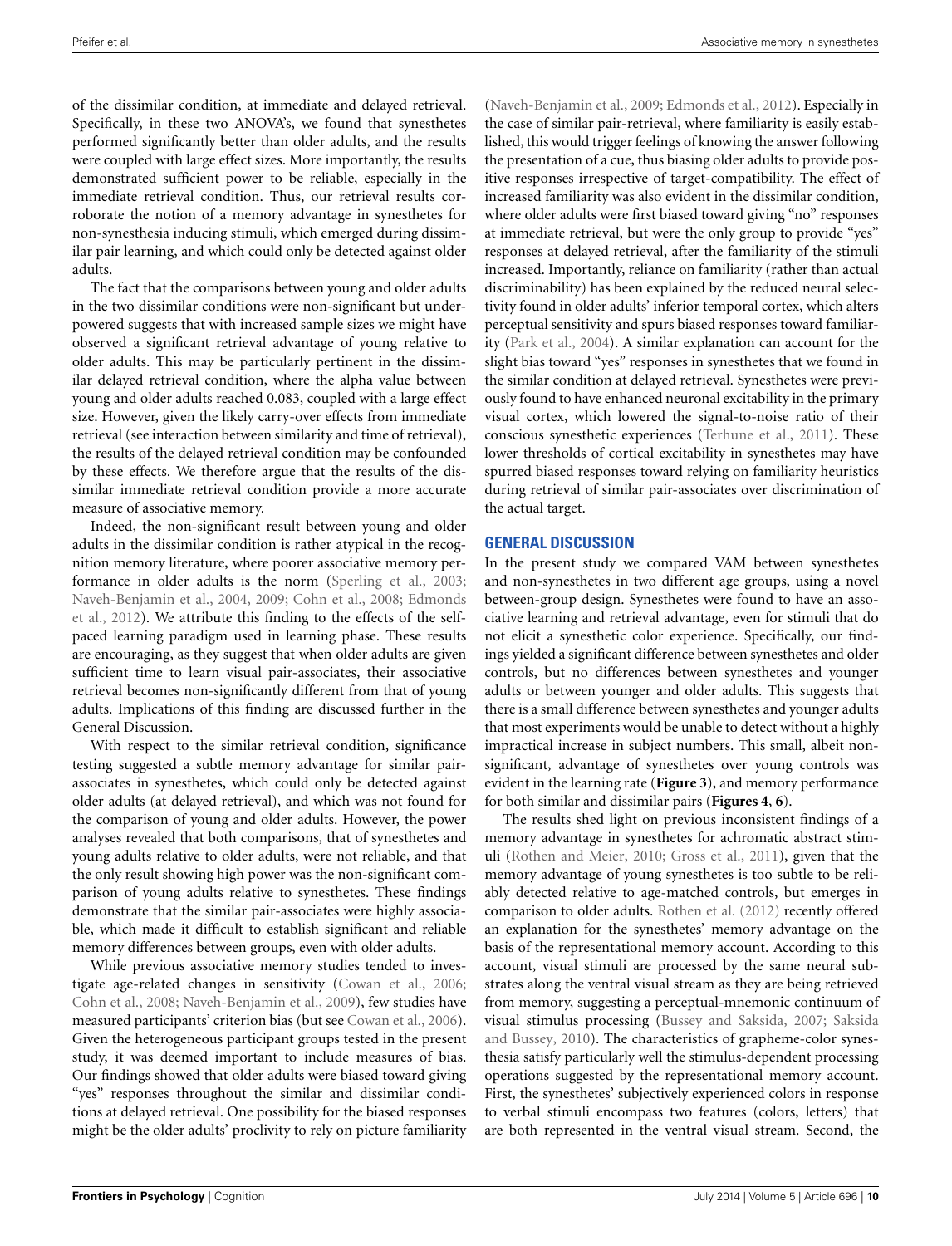<span id="page-11-40"></span><span id="page-11-10"></span><span id="page-11-7"></span>perceptual letter-to-color associations lead to improved memory for verbal stimuli in synesthetes [\(Yaro and Ward](#page-12-0), [2007;](#page-12-0) [Rothen and Meier, 2010](#page-11-0); [Radvansky et al.](#page-11-2), [2011\)](#page-11-2), thus supporting the representational memory account of a perceptual-mnemonic continuum. Specifically, the verbal memory advantage supports the dual-coding theory, suggesting that when letters trigger colors, stronger memory representations are elicited in the same neural substrate. The representational account further supports the color-expertise hypothesis [\(Pritchard et al.](#page-11-6), [2013\)](#page-11-6): if there is a perceptual-mnemonic continuum, the synesthetes enhanced color perception [\(Banissy et al., 2009](#page-11-7)) should feed into enhanced color memory. Thus, when color is a constituent feature in abstract shapes, it is this feature for which synesthetes show greatest associative memory, over shape or location [\(Pritchard et al.,](#page-11-6) [2013](#page-11-6)).

<span id="page-11-34"></span><span id="page-11-33"></span><span id="page-11-27"></span><span id="page-11-20"></span><span id="page-11-19"></span><span id="page-11-9"></span>Here, we have shown an associative memory advantage in synesthetes over older adults for achromatic abstract stimuli, suggesting additional differences in the synesthetic brain which facilitate memory functions. Indeed, the evidence suggests differences in the synesthetes' anatomical and functional circuitry relative to controls that are often found along the ventral visual stream (see [Rouw et al., 2011](#page-11-42) for review). Processing of achromatic abstract shapes can be traced to even more posterior visual regions in the brain, as early as primary visual cortex. Given that synesthetes were found to show perceptual processing differences for [achromatic abstract stimuli in early visual cortex \(](#page-11-10)Barnett et al., [2008;](#page-11-10) [Terhune et al., 2011\)](#page-11-39), it is plausible, according to the representational memory account, that such early perceptual processing differences equally potentiate memory for these stimuli. This could explain the differences between synesthetes and young adults found in the present study, which were too subtle to yield a significant memory advantage.

<span id="page-11-43"></span><span id="page-11-36"></span><span id="page-11-35"></span><span id="page-11-31"></span><span id="page-11-28"></span><span id="page-11-25"></span><span id="page-11-23"></span><span id="page-11-22"></span><span id="page-11-15"></span><span id="page-11-14"></span><span id="page-11-12"></span><span id="page-11-5"></span><span id="page-11-1"></span>How can we explain the synesthetes memory advantage over older adults? One explanation is the altered white-matter microstructure in synesthetes that has been observed in parietal, frontal and temporal areas of the brain [\(Rouw and Scholte,](#page-11-8) [2007](#page-11-8); [Whitaker et al., 2014](#page-12-3)), suggesting altered connectivity across the synesthetic brain (see also [Hanggi et al., 2011](#page-11-43)). By contrast, the brain of older adults is frequently characterized by white matter injury [\(Lockhart et al., 2012](#page-11-25)), or white matter atrophy [\(Vernooij et al., 2008](#page-12-6)), suggesting that the structural integrity, and thus, connectivity breaks down in old age. These anatomical differences are related to cognitive function and have shown, for instance, an age-related association between white matter integrity and enhanced perceptual discrimination of faces [\(Thomas et al., 2008\)](#page-12-7), as well as an association between white matter injury in older adults and poorer VAM [\(Lockhart et al., 2012\)](#page-11-25). By contrast, a recent study by [Whitaker et al. \(2014\)](#page-12-3) has shown a correlation between synesthetes' white matter structure and their self-reported vividness of visual imagery, such that synesthetes with more crossing fibers experienced greater visual imagery. These findings suggest that the pervasive structural brain differences in synesthetes and older adults may have brought about the behavioral associative memory differences, which were too subtle to detect against young adults.

<span id="page-11-18"></span><span id="page-11-17"></span><span id="page-11-16"></span><span id="page-11-4"></span>With respect to aging, an interesting observation was the non-significant difference between young and older adults in the *d* prime scores of sensitivity, especially in the dissimilar retrieval condition that requires high levels of discriminability. Previous associative recognition tests have shown a significant memory reduction in older relative to young adults, characterized by old[er adults' frequent false alarm responses \(](#page-11-16)Naveh-Benjamin et al., [2004,](#page-11-16) [2009](#page-11-18); [Cohn et al.](#page-11-20), [2008](#page-11-20); [Shing et al.](#page-11-21), [2008;](#page-11-21) [Edmonds et al., 2012\)](#page-11-22). Specifically, these false alarm responses were attributed to age-related difficulties in discriminating match trials from non-match trials due to increased reliance on picture familiarity. In the present study, we have shown that this issue can be alleviated when the initial learning phase is selfpaced, allowing sufficient time to encode the pair-associates. In practical terms, this suggests that age-related memory problems might be reduced by investing more time in associative learning.

<span id="page-11-38"></span><span id="page-11-30"></span><span id="page-11-26"></span><span id="page-11-13"></span><span id="page-11-6"></span><span id="page-11-2"></span><span id="page-11-0"></span>Two limitations of the present study should be mentioned. First, the relatively small sample size of 14 participants in each group has to some degree affected the generalizability of the data, as shown by our reported power calculations. Importantly however, the underpowered results were mostly found between young and older adults, suggesting that with increased sample sizes we would have been able to demonstrate a significant memory advantage in young vs. older adults, a finding that is not new. The more critical results however pertained to the differences found between synesthetes and older adults, all of which demonstrated sufficient power in the dissimilar memory conditions. Second, it could be argued that our learning and retrieval paradigm might not be sensitive enough to detect the differential effects of aging and synesthesia (e.g., in the similar conditions). Ongoing work in our lab currently involves a fouralternative-forced-choice trial-and-error learning paradigm that might increase the sensitivity in detecting age and individual differences on the number of Runs required during pair-associative learning, as well as the effectiveness of this paradigm on subsequent retrieval. A final limitation that cannot be ruled out, and is shared by the majority of studies with synasthetes, is the issue of motivational differences; namely the fact that the synasthetes know they have been invited on the study because of their synesthesia.

<span id="page-11-42"></span><span id="page-11-41"></span><span id="page-11-32"></span><span id="page-11-29"></span><span id="page-11-21"></span><span id="page-11-11"></span><span id="page-11-8"></span><span id="page-11-3"></span>In conclusion, this study shows that associative memory advantages are observed in synesthetes even with achromatic abstract, non-synesthesia-inducing stimuli. However, the advantages are subtle and can only be detected in comparison to older adults. Crucially, our results indicate that perceptual mechanisms (enhanced in synesthesia, declining with aging) may contribute to a generic associative memory advantage, and may help explain the deficits in associative memory that occur with healthy aging.

#### <span id="page-11-24"></span>**ACKNOWLEDGMENTS**

<span id="page-11-39"></span><span id="page-11-37"></span>This work was funded by the Brighton and Sussex Medical School, an MRC Ph.D. studentship, and the Brighton and Sussex University Hospital Trust. We thank F. Scheler for help with programming.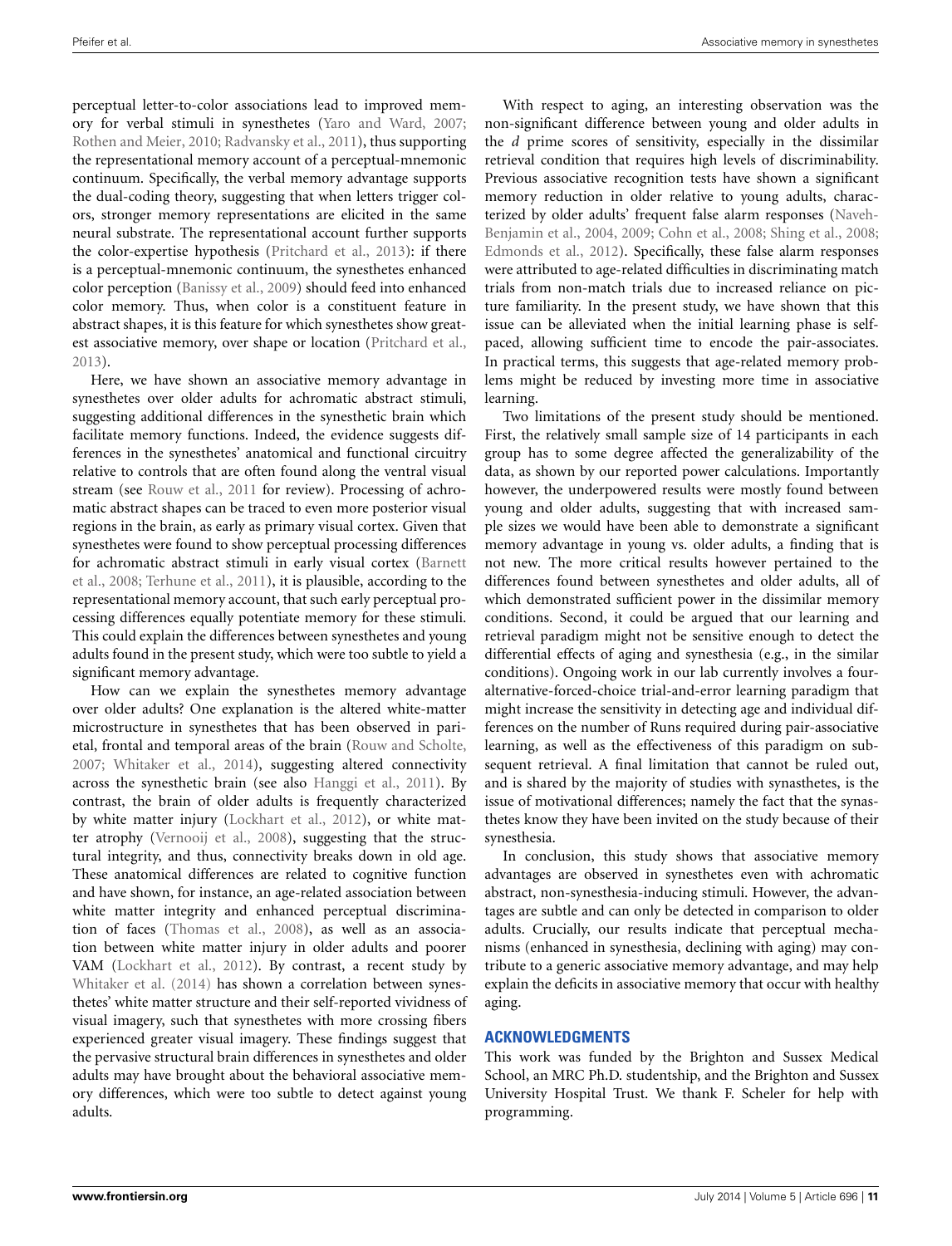#### <span id="page-12-7"></span>**REFERENCES**

- Banissy, M. J., Walsh, V., and Ward, J. (2009). Enhanced sensory perception in synaesthesia. *Exp. Brain Res.* 196, 565–571. doi: 10.1007/s00221-009- 1888-0
- <span id="page-12-1"></span>Barnett, K. J., Foxe, J. J., Molholm, S., Kelly, S. P., Shalgi, S., Mitchell, K. J., et al. (2008). Differences in early sensory-perceptual processing in synesthesia: a visual evoked potential study. *Neuroimage* 43, 605–613. doi: 10.1016/j.neuroimage.2008.07.028
- <span id="page-12-6"></span>Bussey, T. J., and Saksida, L. M. (2007). Memory, perception, and the ventral visualperirhinal-hippocampal stream: thinking outside of the boxes. *Hippocampus* 17, 898–908. doi: 10.1002/hipo.20320
- Cabeza, R., Daselaar, S. M., Dolcos, F., Prince, S. E., Budde, M., and Nyberg, L. (2004). Task-independent and task-specific age effects on brain activity during working memory, visual attention and episodic retrieval. *Cereb. Cortex* 14, 364–375. doi: 10.1093/cercor/bhg133
- <span id="page-12-5"></span><span id="page-12-2"></span>Cohen, J. (1988). *Statistical Power Analysis for the Behavioral Sciences.* 2nd Edn. Hillsdale, NJ: Lawrence Erlbaum Associates, Publishers.
- <span id="page-12-3"></span>Cohen, J. (1992). A power primer. *Psychol. Bull.* 112, 155–159. doi: 10.1037/0033- 2909.112.1.155
- Cohn, M., Moscovitch, M., and Emrich, S. M. (2008). Age-related deficits in associative memory: the influence of impaired strategic retrieval. *Psychol. Aging* 23, 93–103. doi: 10.1037/0882-7974.23.1.93
- Cowan, N., Naveh-Benjamin, M., Kilb, A., and Saults, J. S. (2006). Life-span development of visual working memory: when is feature binding difficult? *Dev. Psychol.* 42, 1089–1102. doi: 10.1037/0012-1649.42.6.1089
- Dovern, A., Fink, G. R., Fromme, A. C. B., Wohlschlager, A. M., Weiss, P. H., and Riedl, V. (2012). Intrinsic network connectivity reflects consistency of synesthetic experiences. *J. Neurosci.* 32, 7614–7621. doi: 10.1523/JNEUROSCI.5401- 11.2012
- Eagleman, D. M., Kagan, A. D., Nelson, S. S., Sagaram, D., and Sarma, A. K. (2007). A standardized test battery for the study of synesthesia. *J. Neurosci. Methods* 159, 139–145. doi: 10.1016/j.jneumeth.2006.07.012
- Edmonds, E. C., Glisky, E. L., Bartlett, J. C., and Rapcsak, S. Z. (2012). Cognitive mechanisms of false facial recognition in older adults. *Psychol. Aging* 27, 54–60. doi: 10.1037/a0024582
- Faul, F., Erdfelder, E., Buchner, A., and Lang, A. G. (2009). Statistical power analyses using G∗Power 3.1: tests for correlation and regression analyses. *Behav. Res. Methods* 41, 1149–1160. doi: 10.3758/BRM.41.4.1149
- Field, A., (2009). *Discovering Statistics Using SPSS*. 3rd Edn. London: SAGE Publications Ltd.
- Fjell, A. M., and Walhovd, K. B. (2004). Life-span changes in P3a. *Psychophysiology* 41, 575–583. doi: 10.1111/j.1469-8986.2004.00177.x
- Fowler, K. S., Saling, M. M., Conway, E. L., Semple, J. M., and Louis, W. J. (2002). Paired associate performance in the early detection of DAT. *J. Int. Neuropsychol. Soc.* 8, 58–71. doi: 10.1017/S1355617702811067
- Gross, V. C., Neargarder, S., Caldwell-Harris, C. L., and Cronin-Golomb, A. (2011). Superior encoding enhances recall in color-graphemic synesthesia. *Perception* 40, 196–208. doi: 10.1068/p6647
- Gutchess, A. H., Welsh, R. C., Hedden, T., Bangert, A., Minear, M., Liu, L. L., et al. (2005). Aging and the neural correlates of successful picture encoding: frontal activations compensate for decreased medialtemporal activity. *J. Cogn. Neurosci.* 17, 84–96. doi: 10.1162/0898929052 880048
- Hanggi, J., Wotruba, D., and Jancke, L. (2011). Globally altered structural brain network topology in grapheme-color synesthesia. *J. Neurosci.* 31, 5816–5828. doi: 10.1523/JNEUROSCI.0964-10.2011
- Iidaka, T., Sadato, N., Yamada, H., Murata, T., Omori, M., and Yonekura, Y. (2001). An fMRI study of the functional neuroanatomy of picture encoding in younger and older adults. *Brain Res. Cogn. Brain Res.* 11, 1–11. doi: 10.1016/S0926-6410(00)00058-6
- Ishai, A., and Sagi, D. (1997). Visual imagery: effects of short- and long-term memory. *J. Cogn. Neurosci.* 9, 734–742. doi: 10.1162/jocn.1997.9.6.734
- Lockhart, S. N., Mayda, A. B. V., Roach, A. E., Fletcher, E., Carmichael, O., Maillard, P., et al. (2012). Episodic memory function is associated with multiple measures of white matter integrity in cognitive aging. *Front. Hum. Neurosci.* 6:56. doi: 10.3389/fnhum.2012.00056
- Naveh-Benjamin, M. (2000). Adult age differences in memory performance: tests of an associative deficit hypothesis. *J. Exp. Psychol. Learn. Mem. Cogn.* 26, 1170–1187. doi: 10.1037/0278-7393.26.5.1170
- <span id="page-12-4"></span>Naveh-Benjamin, M., Brav, T. K., and Levy, O. (2007). The associative memory deficit of older adults: the role of strategy utilization. *Psychol. Aging* 22, 202–208. doi: 10.1037/0882-7974.22.1.202
- <span id="page-12-0"></span>Naveh-Benjamin, M., Guez, J., Kilb, A., and Reedy, S. (2004). The associative memory deficit of older adults: further support using face-name associations. *Psychol. Aging* 19, 541–546. doi: 10.1037/0882-7974.19.3.541
- Naveh-Benjamin, M., Shing, Y. L., Kilb, A., Werkle-Bergner, M., Lindenberger, U., and Li, S. C. (2009). Adult age differences in memory for name-face associations: the effects of intentional and incidental learning. *Memory* 17, 220–232. doi: 10.1080/09658210802222183
- Paivio, A. (1991). Dual coding theory—retrospect and current status. *Can. J. Psychol.* 45, 255–287. doi: 10.1037/h0084295
- Park, D. C., Polk, T. A., Park, R., Minear, M., Savage, A., and Smith, M. R. (2004). Aging reduces neural specialization in ventral visual cortex. *Proc. Natl. Acad. Sci. U.S.A.* 101, 13091–13095. doi: 10.1073/pnas.0405148101
- Poirier, M., Nairne, J. S., Morin, C., Zimmermann, F. G. S., Koutmeridou, K., and Fowler, J. (2012). Memory as discrimination: a challenge to the encodingretrieval match principle. *J. Exp. Psychol. Learn. Mem. Cogn.* 38, 16–29. doi: 10.1037/a0024956
- Pritchard, J., Rothen, N., Coolbear, D., and Ward, J. (2013). Enhanced associative memory for colour (but not shape or location) in synaesthesia. *Cognition* 127, 230–234. doi: 10.1016/j.cognition.2012.12.012
- Radvansky, G. A., Gibson, B. S., and McNerney, M. W. (2011). Synesthesia and memory: color congruency, von restorff, and false memory effects. *J. Exp. Psychol. Learn. Mem. Cogn.* 37, 219–229. doi: 10.1037/a0021329
- Raz, N., Lindenberger, U., Rodrigue, K. M., Kennedy, K. M., Head, D., Williamson, A., et al. (2005). Regional brain changes in aging healthy adults: general trends, individual differences and modifiers. *Cereb. Cortex* 15, 1676–1689. doi: 10.1093/cercor/bhi044
- Riis, J. L., Chong, H., McGinnnis, S., Tarbi, E., Sun, X., Holcomb, P. J., et al. (2009). Age-related changes in early novelty processing as measured by ERPs. *Biol. Psychol.* 82, 33–44. doi: 10.1016/j.biopsycho.2009.05.003
- Rothen, N., and Meier, B. (2010). Grapheme–colour synaesthesia yields an ordinary rather than extraordinary memory advantage: evidence from a group study. *Memory* 18, 258–264. doi: 10.1080/09658210903527308
- Rothen, N., Meier, B., and Ward, J. (2012). Enhanced memory ability: insights from synaesthesia. *Neurosci. Biobehav. Rev.* 36, 1952–1963. doi: 10.1016/j.neubiorev.2012.05.004
- Rothen, N., Seth, A. K., Witzel, C., and Ward, J. (2013). Diagnosing synaesthesia with online colour pickers: maximising sensitivity and specificity*. J. Neurosci. Methods* 215, 156–160. doi: 10.1016/j.jneumeth.2013.02.009
- Rouw, R., and Scholte, H. S. (2007). Increased structural connectivity in graphemecolor synesthesia. *Nat. Neurosci.* 10, 792–797. doi: 10.1038/nn1906
- Rouw, R., Scholte, H. S., and Colizoli, O. (2011). Brain areas involved in synaesthesia. *J. Neuropsychol.* 5, 214–242. doi: 10.1111/j.1748-6653.2011.02006.x
- Saksida, L. M., and Bussey, T. J. (2010). The representational-hierarchical view of amnesia: translation from animal to human. *Neuropsychologia* 48, 2370–2384. doi: 10.1016/j.neuropsychologia.2010.02.026
- Shing, Y. L., Werkle-Bergner, M., Brehmer, Y., Mueller, V., Li, S.-C., and Lindenberger, U. (2010). Episodic memory across the lifespan: the contributions of associative and strategic components. *Neurosci. Biobehav. Rev.* 34, 1080–1091. doi: 10.1016/j.neubiorev.2009.11.002
- Shing, Y. L., Werkle-Bergner, M., Li, S.-C., and Lindenberger, U. (2008). Associative and strategic components of episodic memory: a life-span dissociation. *J. Exp. Psychol. Gen.* 137, 495–513. doi: 10.1037/0096-3445.137.3.495
- Sinke, C., Neufeld, J., Emrich, H. M., Dillo, W., Bleich, S., Zedler, M., et al. (2012). Inside a synesthete's head: a functional connectivity analysis with grapheme-color synesthetes. *Neuropsychologia* 50, 3363–3369. doi: 10.1016/j.neuropsychologia.2012.09.015
- Sperling, R. A., Bates, J. F., Chua, E. F., Cocchiarella, A. J., Rentz, D. M., Rosen, B. R., et al. (2003). fMRI studies of associative encoding in young and elderly controls and mild Alzheimer's disease. *J. Neurol. Psychiatry* 74, 44–50. doi: 10.1136/jnnp.74.1.44
- Stanislaw, H., and Todorov, N. (1999). Calculation of signal detection theory measures. *Behav. Res. Methods Instrum. Comput.* 31, 137–149. doi: 10.3758/BF03207704
- Terhune, D. B., Tai, S., Cowey, A., Popescu, T., and Kadosh, R. C. (2011). Enhanced cortical excitability in grapheme-color synesthesia and its modulation. *Curr. Biol.* 21, 2006–2009. doi: 10.1016/j.cub.2011.10.032